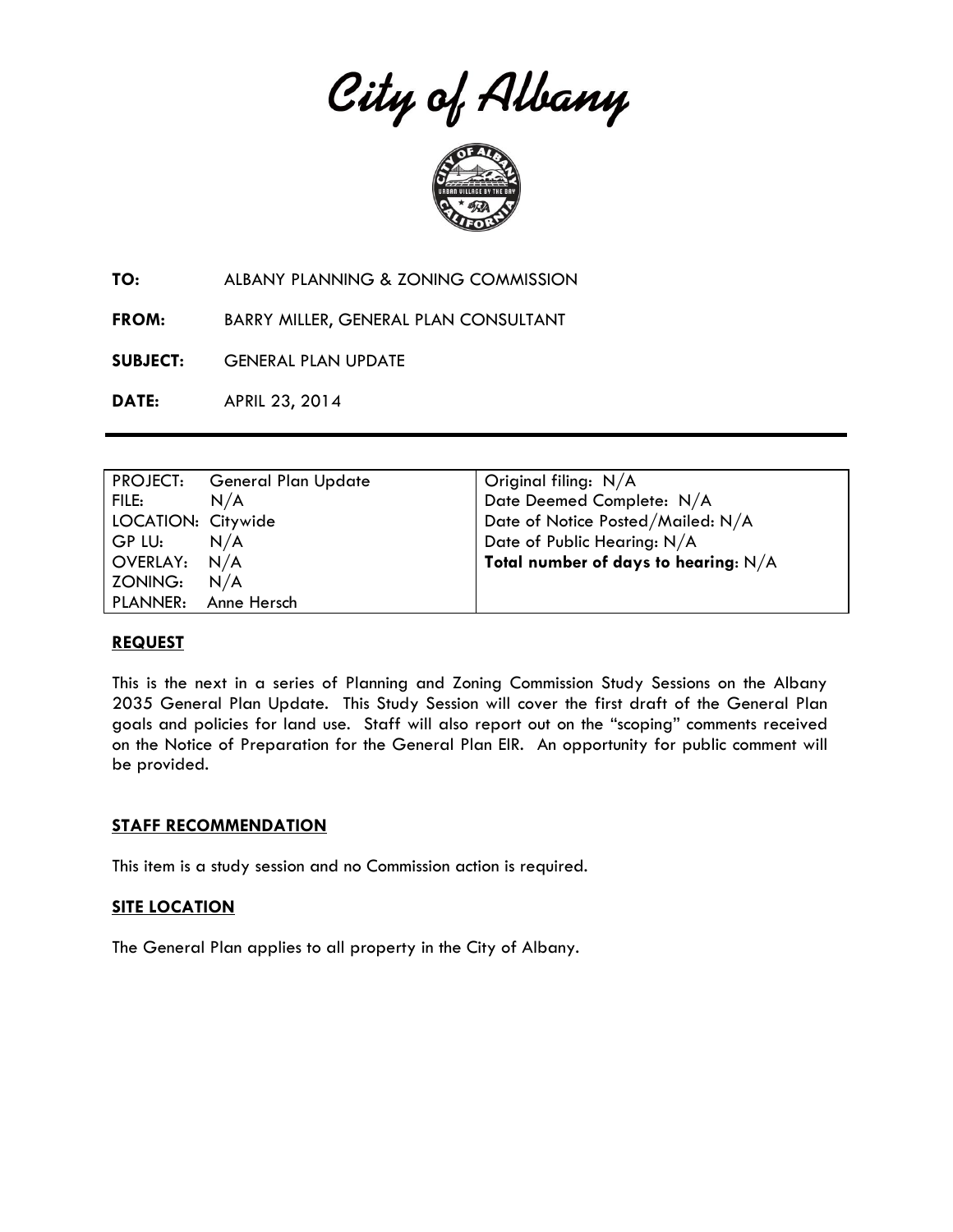## **BACKGROUND**

## **Draft Land Use Policies**

Appendix "A" presents draft Land Use goals, policies, and actions for discussion. The draft builds on the goals and policies in the existing Albany General Plan, but reorganizes the content based on the recommendations included in the March 2014 General Plan staff report and the direction provided by the Commission at the last study session. In addition, new goals and policies have been added, addressing new topics and providing additional or clarifying direction on existing topics.

Six goals are identified, corresponding to the following topics:

- Urban Village by the Bay
- Residential Neighborhoods
- **•** Business Districts
- Civic, Institutional, and Medical Uses
- Environmentally Sensitive Areas
- **•** Community Character

This is a preliminary draft, for discussion and public comment only. It is likely that additional statements will be added to this draft before the General Plan is published. In particular, a number of the "policies" may need to be supplemented with new "actions" (for instance, there are no actions currently listed under Goal 1). Editing of the draft policies is also anticipated, based on feedback from the Commission and public comment.

#### **Existing Land Use Element Policies**

The existing (1992) General Plan Land Use Element goals and policies (including amendments approved in 2004) are included as Appendix "B" to this staff report. This same information was provided at the last meeting. Appendix B is formatted as an "audit" of the existing policies, with the policy listed in one column and an assessment of the policy in the column next to it. The assessment notes whether the policy should be carried forward, edited, deleted, or replaced.

#### **Study Session Format**

The study session is envisioned as 60-90 minutes in length. There will be a short PowerPoint presentation on the goals and policies, followed by discussion. Commissioners will be asked to share their thoughts about the draft policies, including additional topic areas or policies that should be covered. The need for specific new "actions" which would implement the policies also will be discussed. Public comment will be considered before the close of the study session.

#### **ENVIRONMENTAL REVIEW**

A Draft Environmental Report for the General Plan Update is underway.

**APPENDIX A: Draft Land Use Goals, Policies, and Actions APPENDIX B:** Audit of Existing Land Use Goals and Policies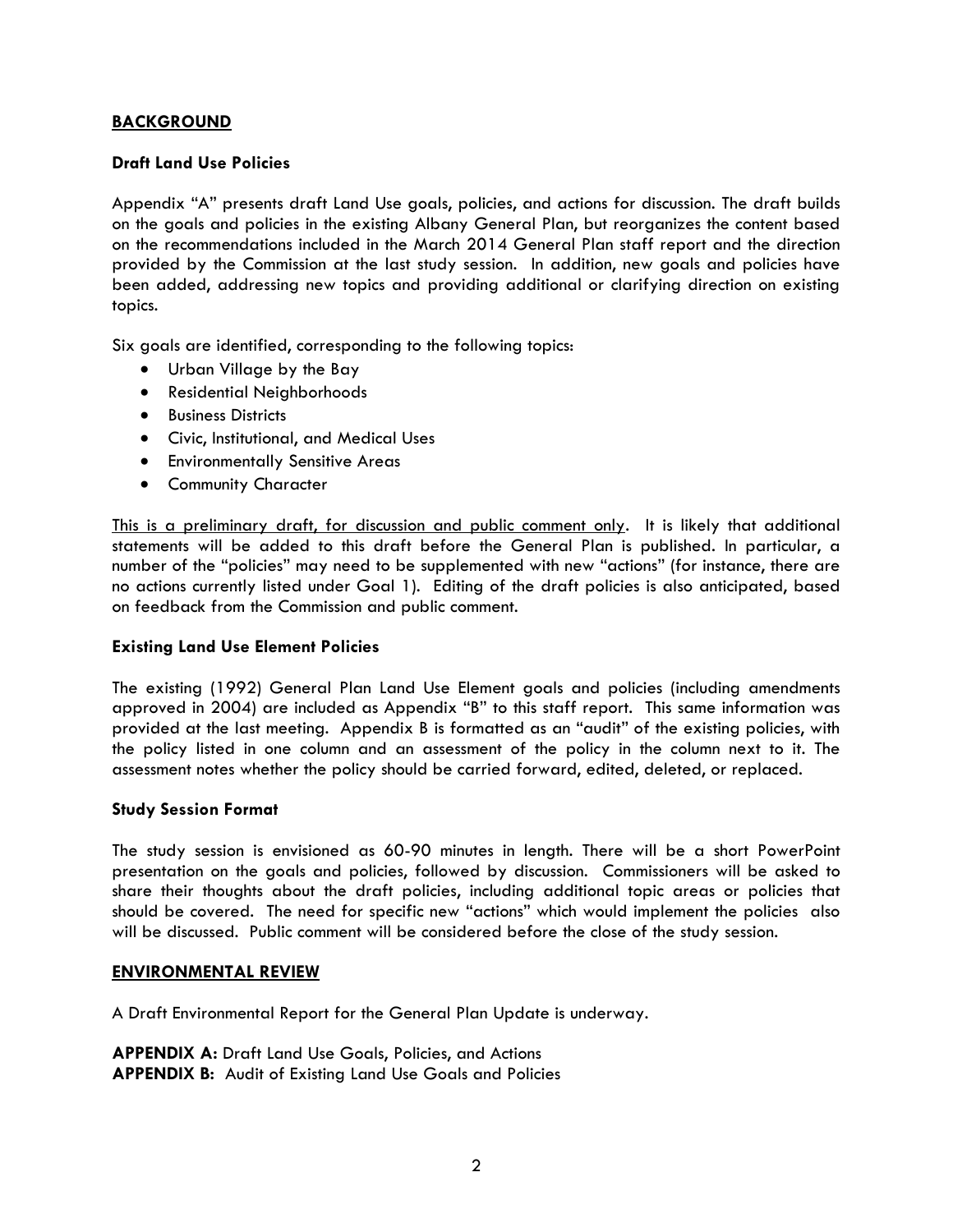## **APPENDIX A: DRAFT Land Use Element Goals and Policies**

## **GOAL 1: URBAN VILLAGE BY THE BAY**

**Maintain Albany's character as an "Urban Village by the Bay" by sustaining the city's residential neighborhoods, supporting thriving walkable business districts, conserving and improving access to the waterfront, and providing parks, open space, and public facilities which contribute to the city's outstanding quality of life.**

- Policy 1.1: **New Housing Opportunities.** Create opportunities to meet the housing needs of current and future Albany residents by zoning land for a variety of housing types, particularly on underutilized commercial properties.
- Policy 1.2: **Balanced Growth.** Promote a balanced mix of housing and employment growth so that more Albany residents have the opportunity to live, work, and shop in their community.
- Policy 1.3: **Business Districts.** Maintain and enhance San Pablo and Solano Avenues as Albany's principal shopping streets. Encourage a vibrant mix of ground floor retail and service uses which meet the needs of Albany residents, enhance the local tax base, provide job opportunities, and provide a safe, walkable environment.
- Policy 1.4: **Production, Distribution, and Repair.** Provide opportunities for production, distribution, and repair (PDR) businesses in the areas along the Eastshore Highway and Cleveland Avenue, recognizing that this area has a substantially different character than the Solano and San Pablo business districts. In addition to facilitating PDR uses, land use regulations for this area should also facilitate autooriented uses, larger-scale retail uses, and live-work development.
- Policy 1.5: **Open Spaces.** Provide a diverse range of open spaces to complement the urbanized areas of the City, including improved parks and playing fields, conservation areas on Albany Hill and along the shoreline, a publicly accessible waterfront, natural areas along creeks, areas for community gardens and urban agriculture, and private open spaces.
- Policy 1.6: **Albany Waterfront.** Support an inclusive, transparent dialogue on all issues relating to the future of the Albany waterfront, including Golden Gate Fields. Decisions relating to the future of the waterfront shall abide by the provisions of voter-approved Measure "C."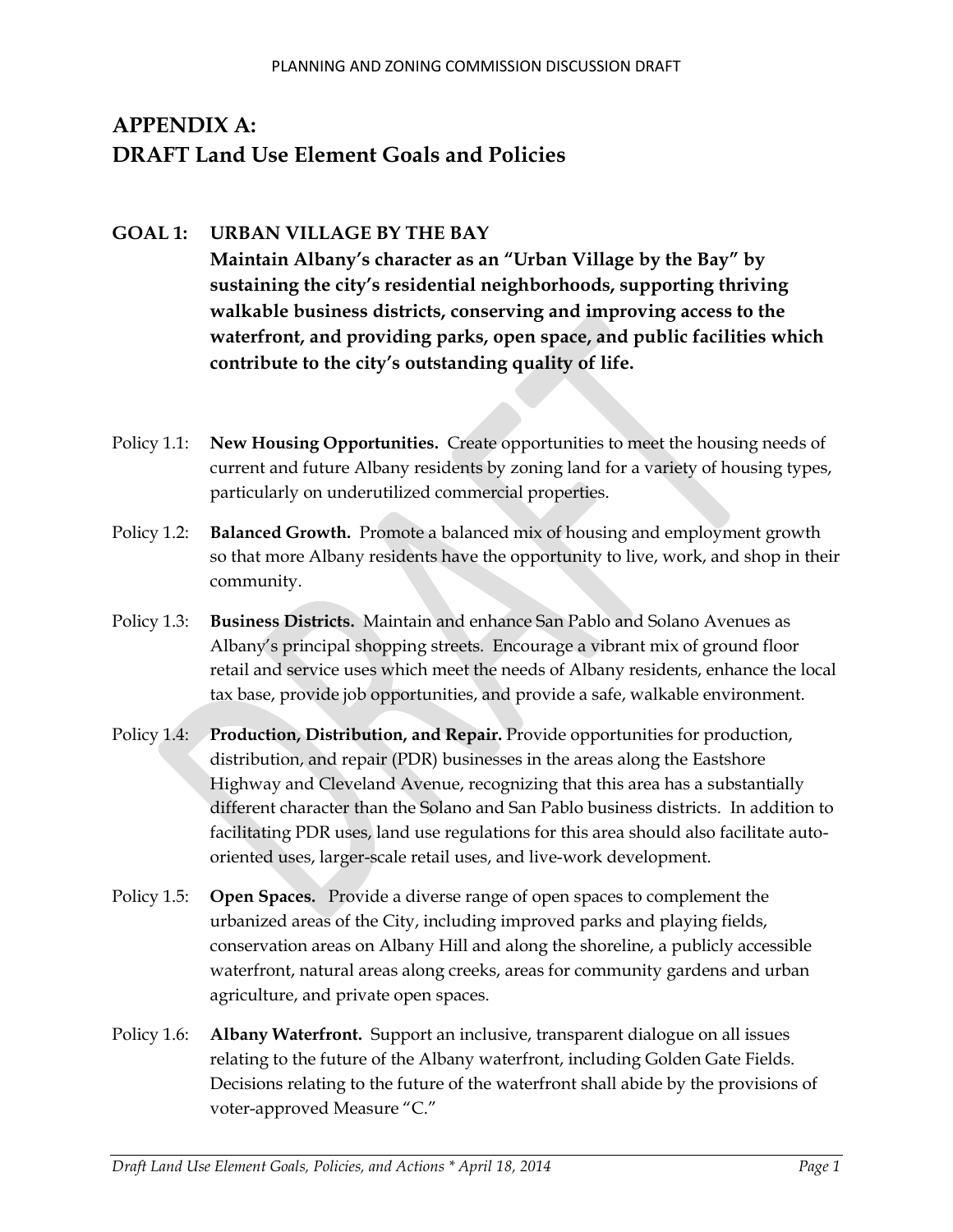*See the Waterfront Element for additional policies on the Albany waterfront.*

- Policy 1.7: **Sustainable Development.** Ensure that future development mitigates its environmental impacts to the greatest extent possible and is designed and constructed to advance the principles of sustainability. This should include the use of greener building practices, greater energy and water efficiency, and the design of new development in a way that encourages walking and bicycling.
- Policy 1.8: **Transit-Oriented Development.** Encourage land use patterns which support transit use, including additional mixed use (commercial and higher-density residential) development along the San Pablo and Solano Avenue corridors.
- Policy 1.9: **Income Diversity.** Recognize economic and income diversity as one of Albany's greatest strengths. Ensure that future land use decisions contribute to this diversity by creating housing and employment opportunities for persons of all incomes and backgrounds.
- Policy 1.10: **Interagency Coordination.** Coordinate land use planning with the cities of Berkeley, El Cerrito, and Richmond to address issues which cross jurisdictional lines, and to ensure that the potential impacts of development in these cities on Albany is mitigated.

## *Possible Implementing Actions*

To be developed as needed in next draft, based on Commission discussion.

## **GOAL 2: RESIDENTIAL NEIGHBORHOODS**

## **Preserve and enhance the high quality of Albany's residential neighborhoods.**

- Policy 2.1: **Context-Sensitive Design**. Ensure that infill development in residential areas is compatible in density, scale and character with the established neighborhood context.
- Policy 2.2: **Mixed Density Areas.** In areas designated for high and medium density residential uses, ensure that new development is designed to minimize sharp contrasts in height, prevent the loss of sunlight and privacy for adjacent homes, and provide buffering and screening from nearby lower density uses.
- Policy 2.3: **Design Guidelines.** Maintain residential design guidelines and design review procedures which promote the compatibility of residential alterations and additions with existing homes and which strive to reduce impacts on neighboring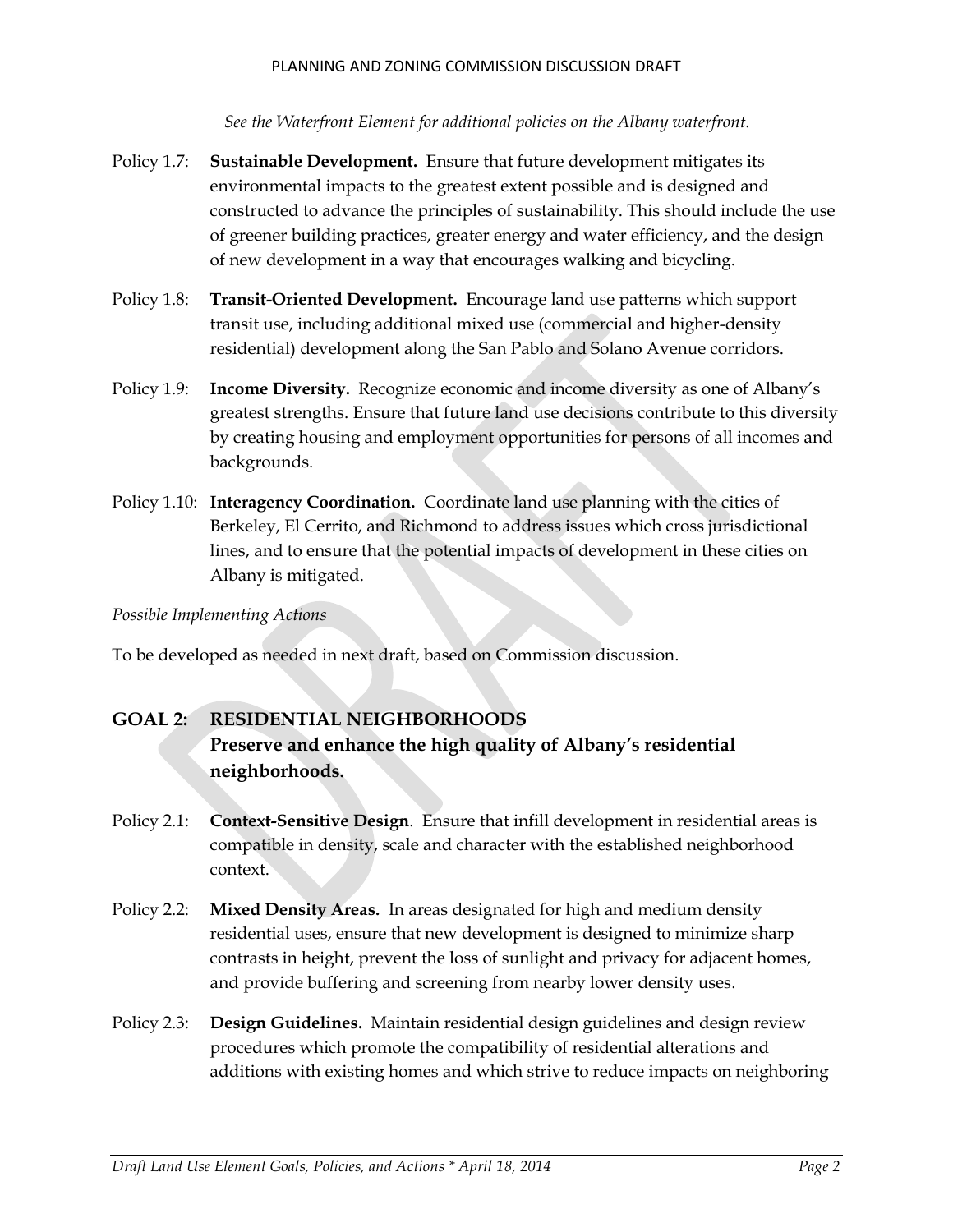properties. The guidelines should be used to encourage high-quality, visually distinctive architecture, and the use of durable, attractive construction materials.

- Policy 2.4: **Community Standards.** Implement construction regulations, code enforcement practices, and building inspection programs which protect neighborhood character, support responsible property management, and ensure the health and safety of Albany residents.
- Policy 2.5: **Second-Story Additions.** Ensure that second story additions to single story homes are designed to minimize increases in height and bulk, and to reduce their perceived mass from the street and surrounding yards.
- Policy 2.6: **Home-Based Businesses.** Allow home-based businesses in Albany, subject to standards which ensure that off-site impacts are minimized and the residential nature of the structure is maintained.
- Policy 2.7: **Kains Avenue and Adams Street.** Maintain Kains Avenue and Adams Street as predominantly residential streets. Land use regulations should limit the encroachment of commercial uses onto parcels that are currently developed with housing. Residential uses along these streets and in adjacent areas should be protected from the potential adverse impacts of commercial uses through special setback requirements. The use of these two streets for primary access to nonresidential uses shall be discouraged or prohibited as appropriate.
- Policy 2.8: **Non-Residential Uses.** Ensure that non-residential uses in residential areas, such as child care centers, houses of worship, and group homes, are designed and operated to minimize adverse effects on nearby homes and neighborhoods.
- Policy 2.9: **Small Lots.** Recognize small residential lots (less than 4,000 square feet) as a basic feature of Albany's neighborhoods, and ensure that development regulations support the use of such lots in a productive way.
- Policy 2.10: **Second Units.** Encourage development of secondary dwelling units and recognize their potential to meet a substantial portion of Albany's affordable housing needs. Seek creative solutions to parking, design, and access issues so that second units are accommodated with minimal impacts on neighborhood character and adjacent properties.
- Policy 2.11: **Front Yards.** Encourage the management and design of front yard space, including landscaping and fences, to complement residential architecture and enhance neighborhood aesthetics.

*See the Conservation Element for policies on the use of Bay-friendly landscaping*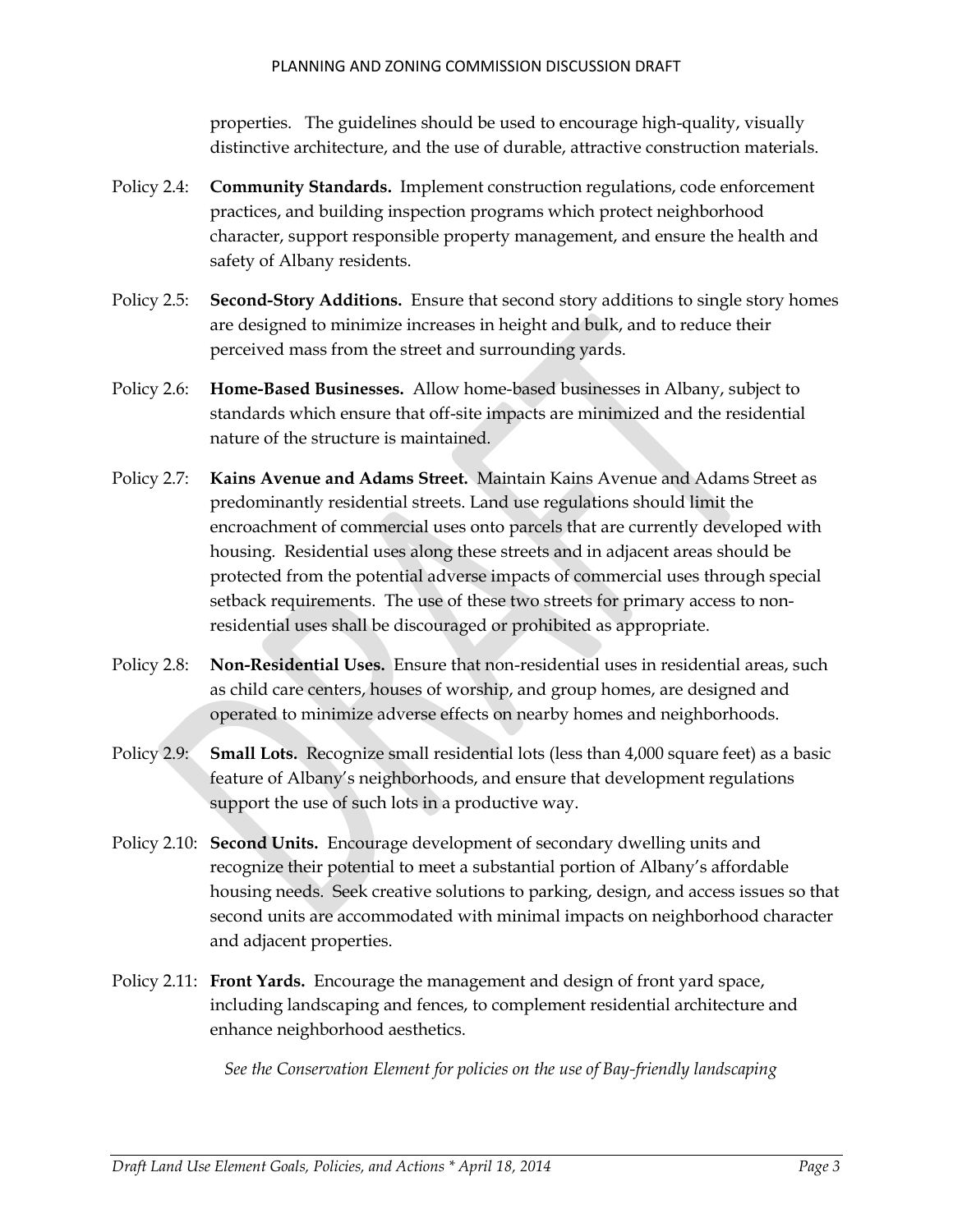Policy 2.12: **Residential Beautification.** Enhance the appearance of residential areas through street tree planting, street lighting and sidewalk improvements, landscaping, and other investments which beautify local streets.

## *Possible Implementing Actions*

- Action 2.A: **Small Lot Standards.** Consider special zoning standards for small lots (3,750 SF or less) which reflect the smaller setbacks and higher lot coverage typically associated with such lots. One option may be to consider a new zoning district or zoning overlay for areas where the prevailing lot size is less than 3,750 SF.
- Action 2B: **Multi-Family Design Guidelines.** Expand the City's design guidelines for multifamily housing to more comprehensively address residential design issues in the City's medium and high density zoning districts.
- Action 2C: **Architectural Prototypes.** Develop an inventory of architectural "prototypes" which describes the prevailing design styles and features of homes in each Albany neighborhood. This information should be considered in the design of future alterations and infill development.

## **GOAL 3: BUSINESS DISTRICTS Maintain vibrant commercial districts that provide and an attractive, walkable environment for shopping, dining, entertainment, and services.**

- Policy 3.1: **Mixed Use Development**. Encourage mixed use development combining residential uses above ground floor commercial uses along the San Pablo and Solano Avenue corridors. The City's zoning regulations should continue to provide floor area ratio (FAR) incentives for projects which include multi-family residential uses on the upper stories. State density bonus provisions for affordable housing may be used to allow floor area bonuses above and beyond those provided by the City of Albany, up to a maximum FAR of 3.0 for parcels on San Pablo Avenue and 2.0 for parcels on Solano Avenue.
- Policy 3.2: **San Pablo Avenue.** Continue to foster the transformation of San Pablo Avenue from an auto-oriented commercial strip to a pedestrian- and transit-oriented retail boulevard. San Pablo Avenue should be a source of community pride, with distinctive buildings, an attractive streetscape, and a diverse mix of uses.
- Policy 3.3: **Solano Avenue.** Enhance the pattern of tightly clustered retail storefronts, active ground floor uses, and specialty shopping, dining, and personal services along the Solano Avenue corridor. Any future infill development on Solano Avenue should maintain and enhance this pattern.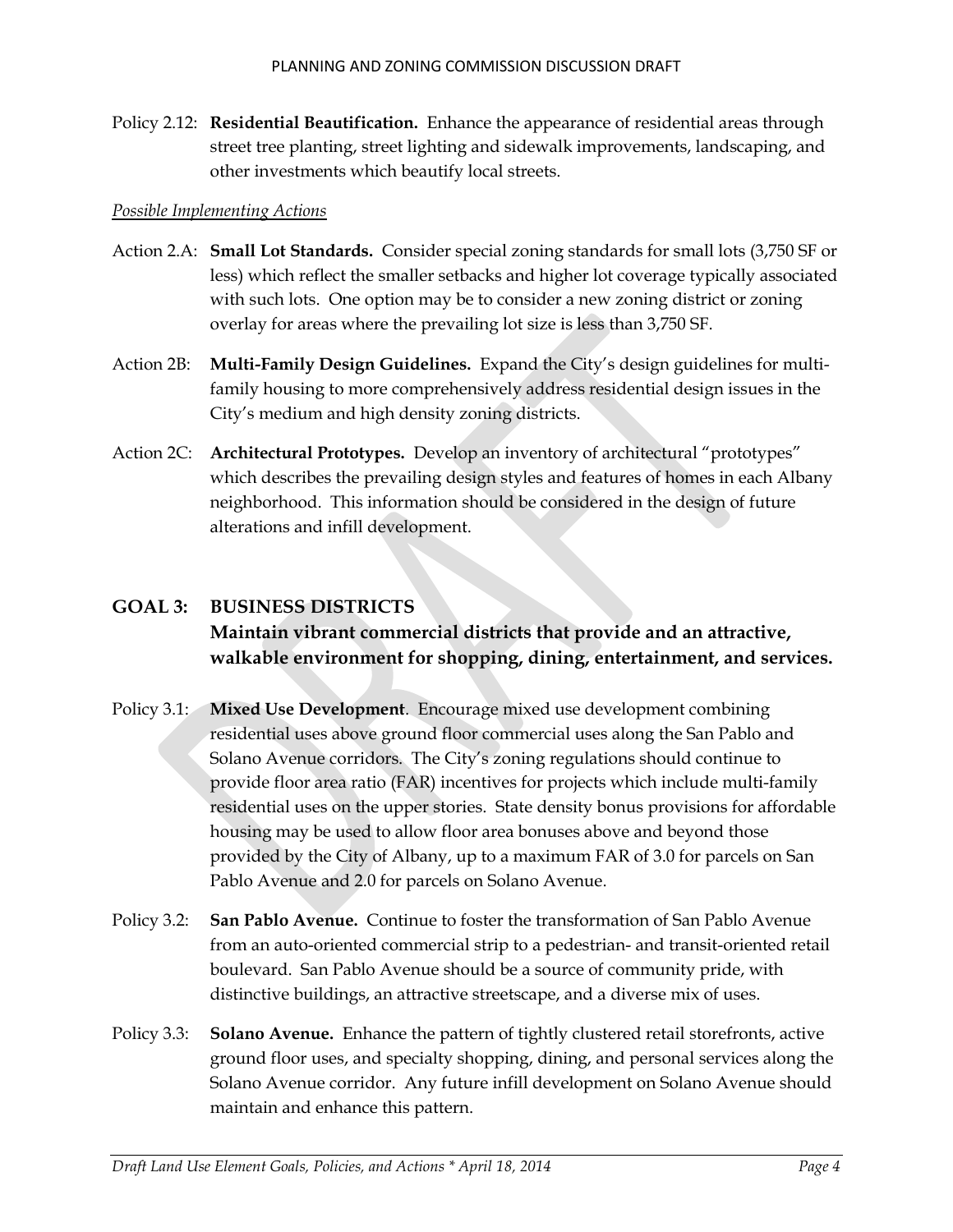- Policy 3.4: **Solano/San Pablo.** Enhance the intersection of Solano and San Pablo Avenues as the "center" of Albany. Land use regulations and design guidelines should reinforce the identity of this area as a hub of pedestrian traffic, distinctive architecture, and active ground floor uses.
- Policy 3.5: **Flexibility.** Ensure that land use regulations and other City requirements are sufficiently flexible to respond to the evolving needs of local retailers, and broader changes in the retail and service industries.
- Policy 3.6: **Commercial Design.** Encourage distinctive architecture in Albany's commercial districts, with massing, height, façade design, signage, exterior materials, and lighting used to establish a strong sense of place and orientation. New buildings should be sited to enhance the sidewalk space, with any on-site parking located to the side or rear of a structure rather than between the structure and the street (e.g., maintaining a "build to" line).
- Policy 3.7: **Buffering.** Require buffering of residential uses, particularly along Kains Avenue, Adams Street, and the perpendicular side streets that intersect Solano Avenue, from the potentially adverse impacts created by nearby commercial activities. This should include special setback and daylight plane regulations to be applied where commercial zones abut lower density zones. It may also include special use, design, and noise standards.
- Policy 3.8: **Office Space.** Support development of additional office space on commercially zoned land, especially for local-serving businesses and for Albany residents seeking to establish or expand businesses in the city. Zoning should identify areas where office space is acceptable on the ground floor, and areas where office space should be limited to upper floors so that ground floor space is used for retail activity or other more active uses.
- Policy 3.9: **Use Permits.** Maintain use permit requirements for businesses with the potential to create off-site impacts. Establish conditions of approval as needed to reduce the potential for traffic, noise, parking, odor, and other external effects.
- Policy 3.10: **Automotive Uses.** Support the continued presence of automotive businesses in the city, including auto sales, auto servicing, auto accessories, and auto repair. Where such uses are located on the San Pablo Avenue corridor, they should be designed and operated in a way that is consistent with the overall vision of San Pablo Avenue as an attractive, walkable shopping street.
- Policy 3.11: **Lot Consolidation.** Support the consolidation of underutilized parcels on the Solano and San Pablo corridors to create sites which are more viable for future mixed use development, including on-site parking. Development on larger sites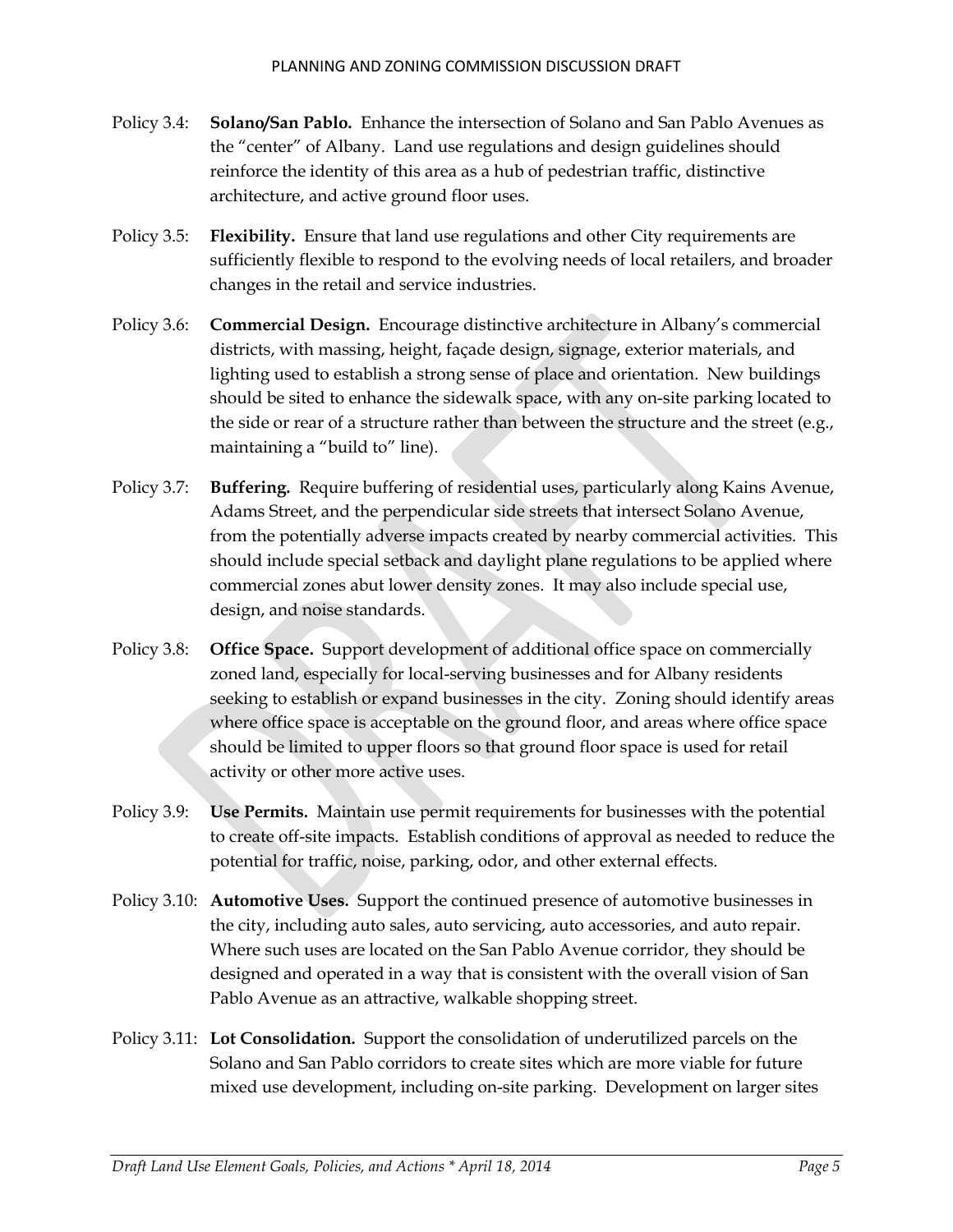should be designed to respect the fine-grained character of nearby properties, and should be articulated into multiple smaller storefronts rather than long, unbroken facades.

- Policy 3.12: **Urban Open Space.** Ensure that new open spaces, including pocket parks, courtyards, plazas and other accessible outdoor areas, are developed to meet the growing demand for open space as new mixed use development occurs.
- Policy 3.13: **Parking Management.** Manage parking along the San Pablo and Solano Avenue corridors in a way that meets the needs of local businesses, provides convenience for local shoppers and patrons, and minimizes spillover parking onto nearby residential streets. The use of shared parking lots is strongly encouraged.

*See the Transportation Element for additional policies on parking*

Policy 3.14: **Albany Bowl and Vicinity.** Ensure that any future development on the Albany Bowl site, and surrounding sites along San Pablo Avenue north of Clay Street, reflects the importance of this area and its function as a northern gateway to the City.

## *Possible Implementing Actions*

- Action 3.A: **Economic Analysis.** Conduct market studies of the San Pablo and Solano business districts in order to better understand the needs of local businesses, existing uses of space, constraints to business growth, and potential changes which would improve the business climate. Specific attention should be given to the balance between retail and personal service uses in commercial districts.
- Action 3.B: **Additional Nodes.** Consider the designation of intersections other than San Pablo/ Solano as "nodes" and develop appropriate land use and design regulations which reinforce the desired character at each location. The purpose of a node should be to intensify pedestrian-oriented retail, commercial and mixed use activities at key locations. Although distinctive architectural features are encouraged at such locations, the "node" designation does not necessarily mean that taller buildings are allowed.
- Action 3.C: **Commercial Parking Studies.** Evaluate commercial parking requirements to ensure that they are consistent with national best practices, support shared parking and car-sharing programs, contribute to local sustainability objectives such as increased transit and bicycle use, meet the needs of local businesses, and minimize overflow problems on residential side streets.
- Action 3.D: **San Pablo Avenue Design Guidelines.** Update the San Pablo Avenue Design Guidelines. In addition to providing direction on building scale, commercial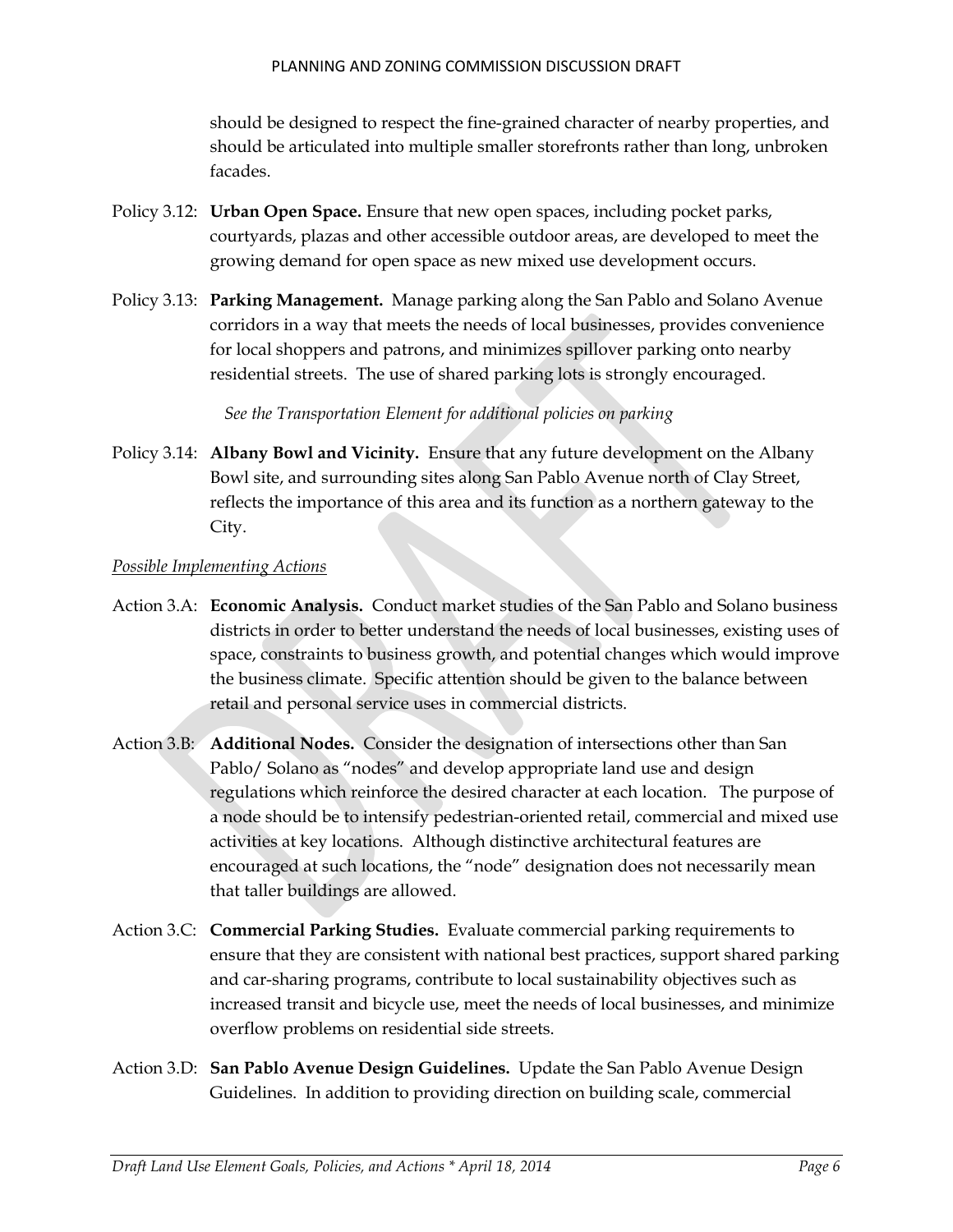facades, landscaping, and public improvements, the guidelines should consider the segmentation of the corridor into "districts" which are different in their function and character. If such districts are identified, zoning code amendments should be considered to reinforce the desired character.

- Action3.E: **Building Height at Commercial Node.** Subject to additional community input and discussion, consider allowing four story construction along San Pablo Avenue within 500 feet of the Solano Avenue intersection.
- Action 3.F: **Transition Parcels.** Consider special zoning regulations for the commercially zoned parcels on the perpendicular streets that cross Solano Avenue which contain existing older single family homes. Such regulations would establish specific conditions for commercial uses in these properties to minimize potential impacts on neighboring residential properties.
- Action 3.G: **PRC Zone.** Consider changes to the "Planned Residential Commercial" (PRC) overlay district which further incentivize the inclusion of housing on underutilized commercial properties.
- Action 3.H: **Solano Avenue BART Feasibility.** Maintain a dialogue with BART and surrounding property owners on the long-term feasibility of an "infill" BART station without off-street parking along Solano Avenue (near Key Route).

*See the Transportation Element for actions on parking* 

## **GOAL 4: CIVIC, INSTITUTIONAL, AND MEDICAL USES Recognize civic and institutional facilities as an essential element of Albany's identity and an important part of the quality of life in the city.**

- Policy4.1: **Civic Facilities.** Provide outstanding schools and public facilities that meet the educational, social, and recreational needs of Albany residents. Such facilities should provide safe, attractive places for the delivery of services to Albany residents and businesses while fostering interaction among persons of all ages and interests.
- Policy 4.2: **Large-Scale Institutional Uses.** Work with community institutions such as St. Mary's College High School, the USDA Lab, and the California Department of Rehabilitation Orientation Center to address neighborhood impacts and long-term facility planning issues. Such institutions are a valued part of the Albany community and should be sustained.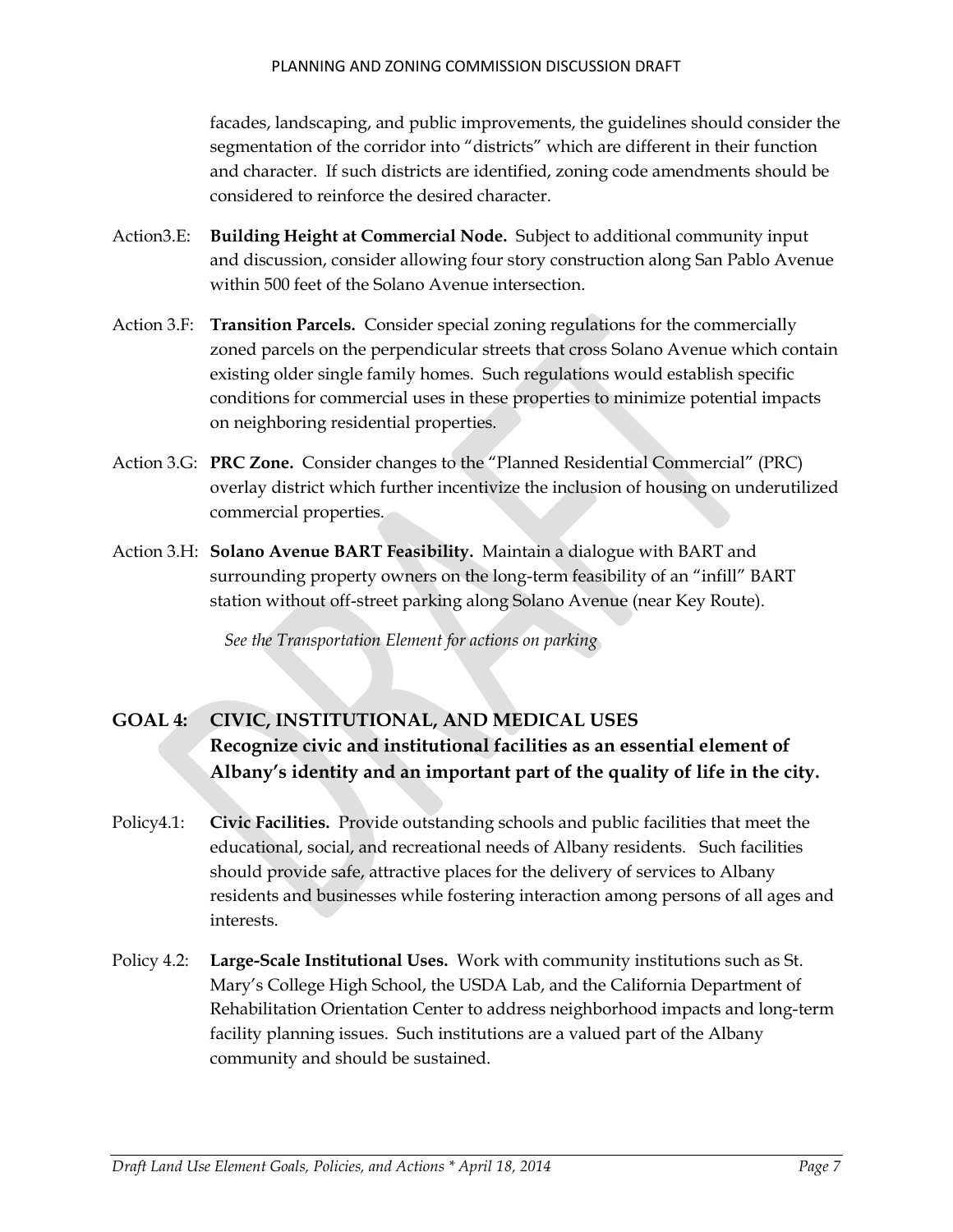- Policy4.3: **Health Care Facilities.** Encourage the development of small-scale facilities that meet local health care and medical needs.
- Policy 4.4: **Mitigating Development Impacts.** Ensure that the effects of proposed development projects on civic uses, such as schools, parks, the Library, and other public buildings are considered before such projects are approved. Provisions to mitigate impacts and ensure that development "pays its way" through fees or improvements to public facilities should be included in project approvals.
- Policy 4.5: **UC Village.** Recognize University of California (UC) Village as an integral part of the Albany community. Land use decisions on the University's property should be compatible with nearby uses and provide collateral benefits to Albany residents and businesses wherever feasible. Important natural features at UC Village, such as Village Creek, Codornices Creek, and significant tree stands, should be protected.
- Policy 4.6: **Gill Tract.** Support future uses of the Gill Tract (San Pablo Avenue at Buchanan Street) which are consistent with the University's academic objectives while also responding to the community's desire to retain a substantial portion of the property for open space and recreational uses.
- Policy 4.7: **UC Financial Support.** Work with the University of California to obtain financial and/or in kind support for City infrastructure, services, and capital facilities that are used by residents of UC Village. This could include support for public safety, public streets, parks and open spaces, sanitary and storm sewers, and similar services and facilities.
- Policy 4.8: **Coordinated Park Planning.** Coordinate planning for the park and open space lands owned by the City, the University of California and the Albany School District to improve public access, increase use, and improve traffic safety for students, pedestrians, cyclists, and automobiles.

## *Possible Implementing Actions*

- Action 4.A: **UC Village Master Plan Update.** Encourage the University to update its Master Plan for UC Village to reflect the completion of the family student housing redevelopment project, the approval of the retail and senior housing project along San Pablo Avenue, and the remaining opportunities for infill development and open space protection on the balance of the site.
- Action 4.B: **UC Village Community Facilities.** Explore opportunities for new community facilities on the UC Village site, consistent with the UC Village Master Plan.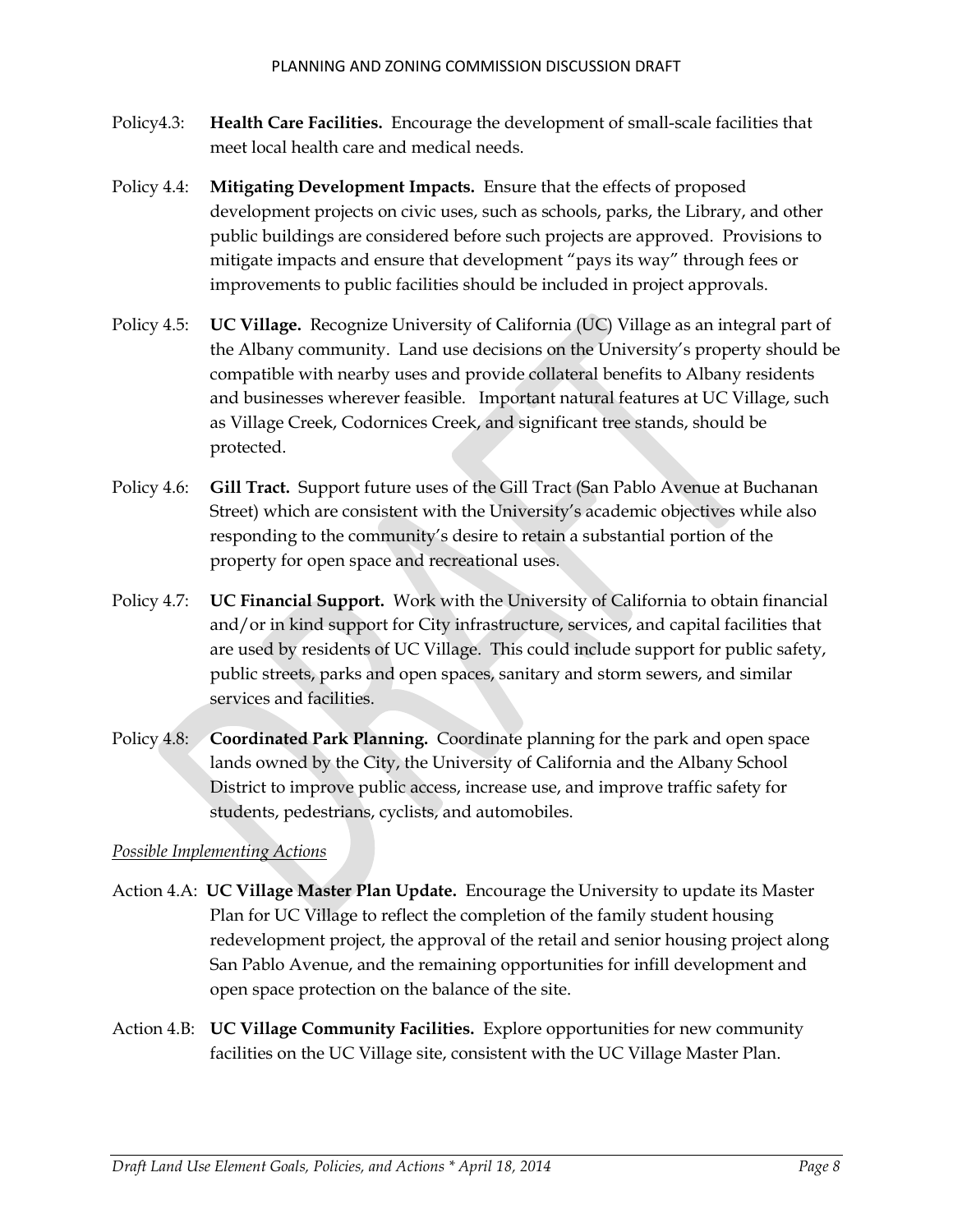- Action 4.C **St. Mary's Enrollment Cap.** Maintain a long-term agreement with St. Mary's College High School to cap enrollment at 630 students.
- Action 4.D: **Medical Marijuana Dispensaries.** To the extent permitted by law, maintain regulations which allow no more than one medical marijuana dispensary in the City. Such regulations may be amended as necessary in response to changes in state or federal law, or community initiatives.

## **GOAL 5: ENVIRONMENTALLY SENSITIVE AREAS Ensure that land use and planning decisions protect the quality of Albany's natural environment and conserve environmentally sensitive areas.**

- Policy 5.1: **Albany Hill.** Ensure that any future development on Albany Hill is designed and planned to respect the natural topography, minimize grading, respond to soil and drainage conditions, minimize impacts on parking and narrow streets, and protect view corridors. The entire crest of Albany Hill shall remain a forested open space area.
- Policy 5.2: **Albany Shoreline.** Work collaboratively with federal, state and regional agencies, key interest groups and shoreline open space advocates, and Albany residents to enhance the recreational, ecological, and open space value of the Albany waterfront.

*See the Waterfront Element for additional policies on shoreline open space improvements*

Policy 5.3: **Albany's Creeks.** Maintain a Creek Conservation Zone (CCZ) along Cerritos, Codornices, and Village Creek. Protect the existing riparian habitat within the CCZ and restrict development as necessary to conserve the creek environment.

## *See the Conservation Element for additional creek conservation policies*

Policy 5.4: **Archaeological Resources.** Protect Albany's archaeological resources, including remains and artefacts from Native American settlement. The City will coordinate with local tribal representatives and follow appropriate mitigation, preservation, and recovery procedures in the event that important resources are discovered during development.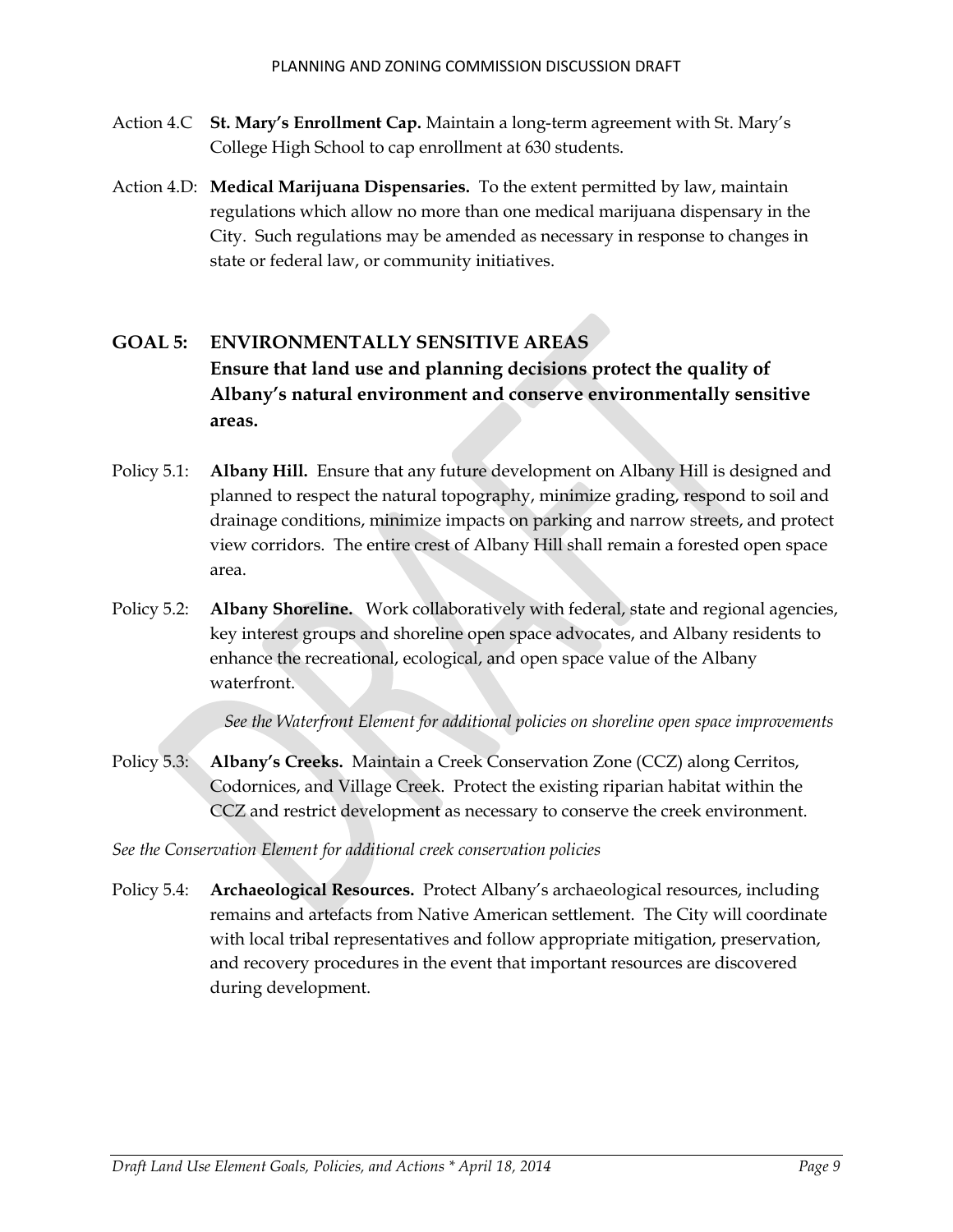## *Possible Implementing Actions*

Action 5.A: **Albany Hill Vacant Parcel**. Work with the owners of the vacant 11-acre parcel on the west side of Albany Hill to cluster the site's allowable development in a way that enables a majority of the property to be conserved as open space.

## **GOAL 6: COMMUNITY CHARACTER**

**Retain and enhance the positive elements of Albany's visual character, including prevailing architectural styles, locally important landmarks, significant views, and natural features.**

- Policy 6.1: **Historic Preservation.** Encourage expanded recognition, public education, and appreciation of Albany's large inventory of early 20th Century homes and commercial buildings. Such buildings help define Albany's sense of place and identity.
- Policy 6.2: **Gateways.** Maintain high standards for the appearance of buildings, properties, and public space at the major entrances into Albany, particularly along Buchanan Street east of I-80 and on San Pablo Avenue at the Berkeley and El Cerrito borders. Such areas should convey a positive impression of the City and create a sense of arrival which distinguishes Albany from adjacent cities.

## *See the Community Services and Facilities Element for policies on public art*

- Policy 6.3: **Views and Vistas.** Protect and enhance character-defining views, including views to San Francisco and the Golden Gate, views to Mount Tamalpais, views of Albany Hill and the Bay, and views of the Berkeley Hills.
- Policy 6.4: **Streetscape Improvements.** Improve the visual character and safety of heavily traveled Albany streets through streetscape improvements such as lighting, signage, landscaping, sidewalk extensions, public art, and tree planting.

*See the Transportation Element for additional policies and actions on "complete streets"*

- Policy 6.5: **Signage.** Treat commercial signage as an integral part of building design, and an opportunity to enhance the visual character of the city.
- Policy 6.6: **Lighting.** Manage exterior lighting to reduce potential light and glare impacts, improve public safety, enhance night time visibility, complement local architecture, and enhance the character of the city.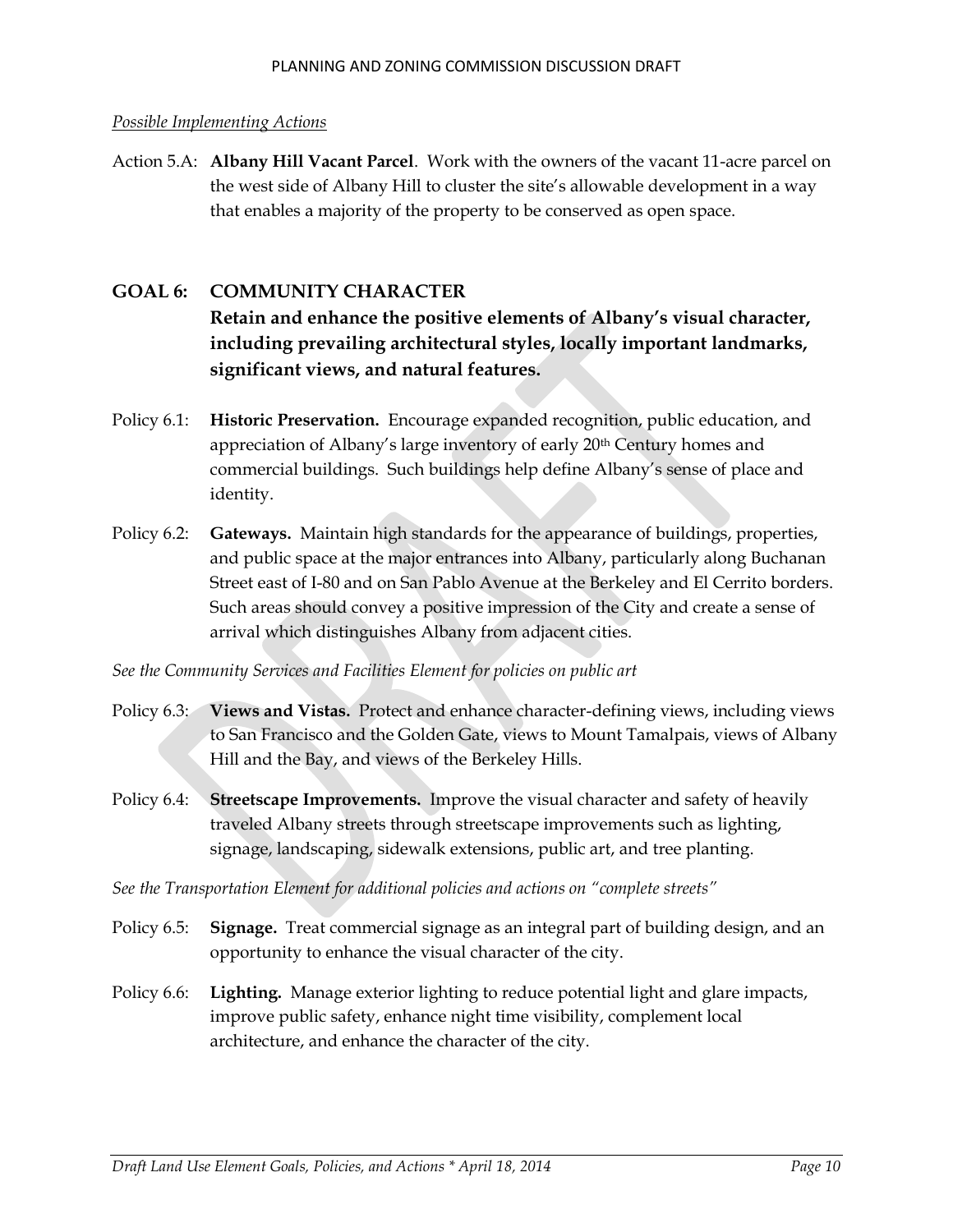- Policy 6.7: **Activating Public Space.** Support activities such as the Albany Farmers Market on Solano Avenue, outdoor concerts, street fairs, and other programmed events which activate public space and provide gathering places for Albany residents.
- Policy 6.8: **Waterfront Identity.** Improve Albany's identity as a waterfront city, particularly through measures which safely connect Albany neighborhoods to recreational areas and trails along the shoreline. The City should work to improve pedestrian and bicycle access across the Union Pacific Railroad and Interstate 80 so that residents can more easily access existing and planned shoreline improvements.
- Policy 6.9: **Commercial Property Upgrades.** Support the upgrading of older commercial properties, particularly along San Pablo Avenue, and Eastshore Highway/ Cleveland Avenue.
- Policy 6.10: **Wireless Communication Facilities.** Minimize the visual impact of wireless communication facilities by: (a) concealing wireless facilities in existing structures where possible; (b) using camouflage and screening techniques to hide or blend such facilities into the surrounding area; (c) designing facilities to be aesthetically pleasing and respectful of neighborhood context; and (d) concealing related mechanical equipment and devices in underground vaults or other unobtrusive structures.

## *Possible Implementing Actions*

- Action 6.A: **San Pablo Avenue Streetscape Master Plan.** Update the San Pablo Streetscape Master Plan to reflect an emphasis on transit-oriented development, and improved provisions for pedestrians and bicyclists.
- Action 6.B: **Public Improvements.** Identify public improvements for San Pablo and Solano Avenues and identify funding for such improvements in the City's Capital Improvement Program. This should include enhanced public spaces along both streets.
- Action 6.C: **Street Tree Program.** Develop a comprehensive street tree master plan and planting program, including desired species and maintenance practices. Apply for grants and other funds which enable such a plan to be prepared and implemented.
- Action 6.D: **Preservation Advocacy.** Explore the feasibility of a formal historic preservation program for Albany. Such a program would include a potential register of locally important historic buildings, markers and plaques which acknowledge key landmarks and sites, provisions to protect and enhance the defining qualities of the City's older buildings, and education and outreach on local resources and the benefits of preservation.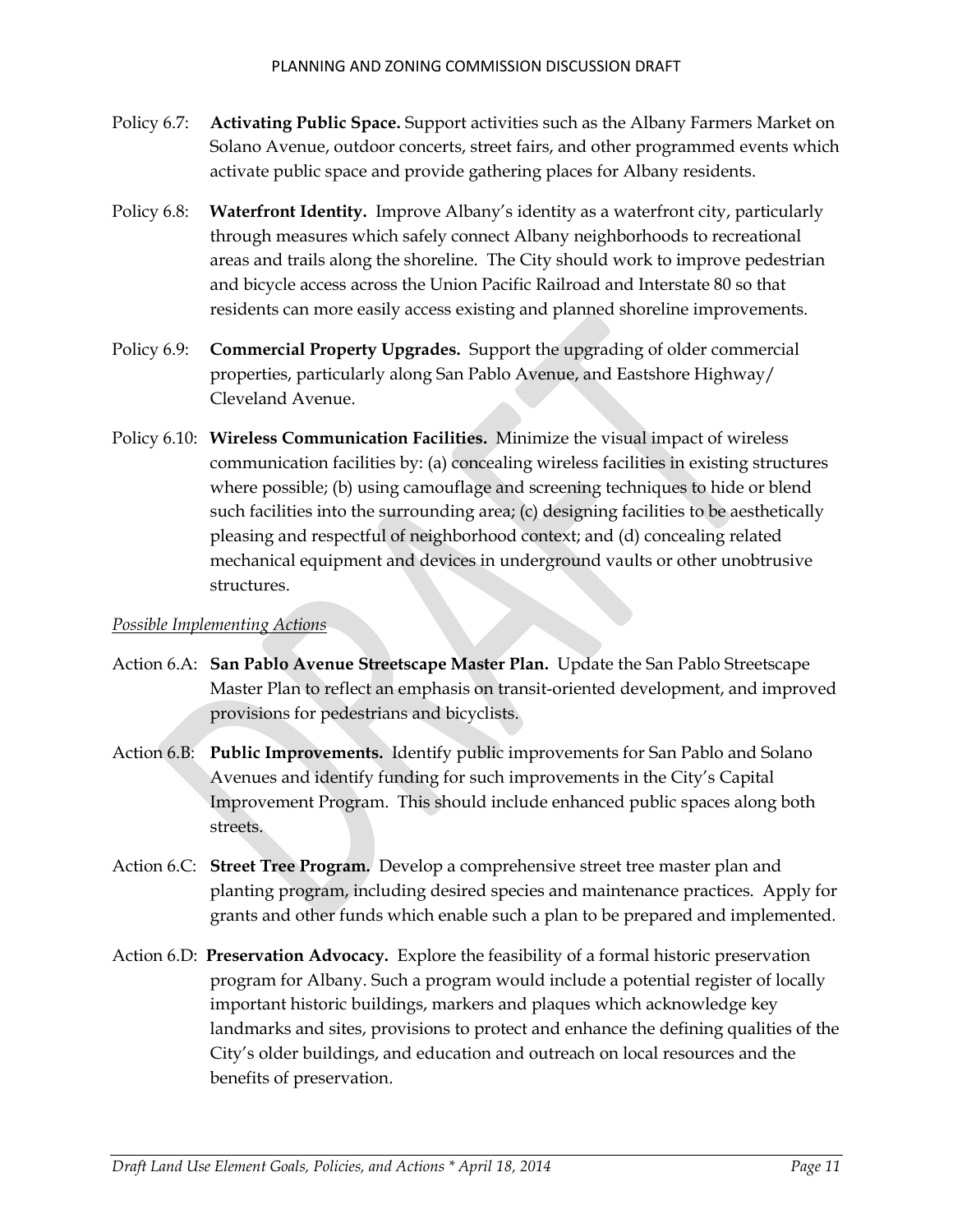- Action 6.E: **Façade Improvements.** Consider opportunities and potential funding sources for design assistance, façade improvement programs, and other measures which help local businesses and property owners update commercial buildings.
- Action 6.F: **Utility Undergrounding.** Continue to pursue funding for utility undergrounding, consistent with PG&E Rule 20A procedures.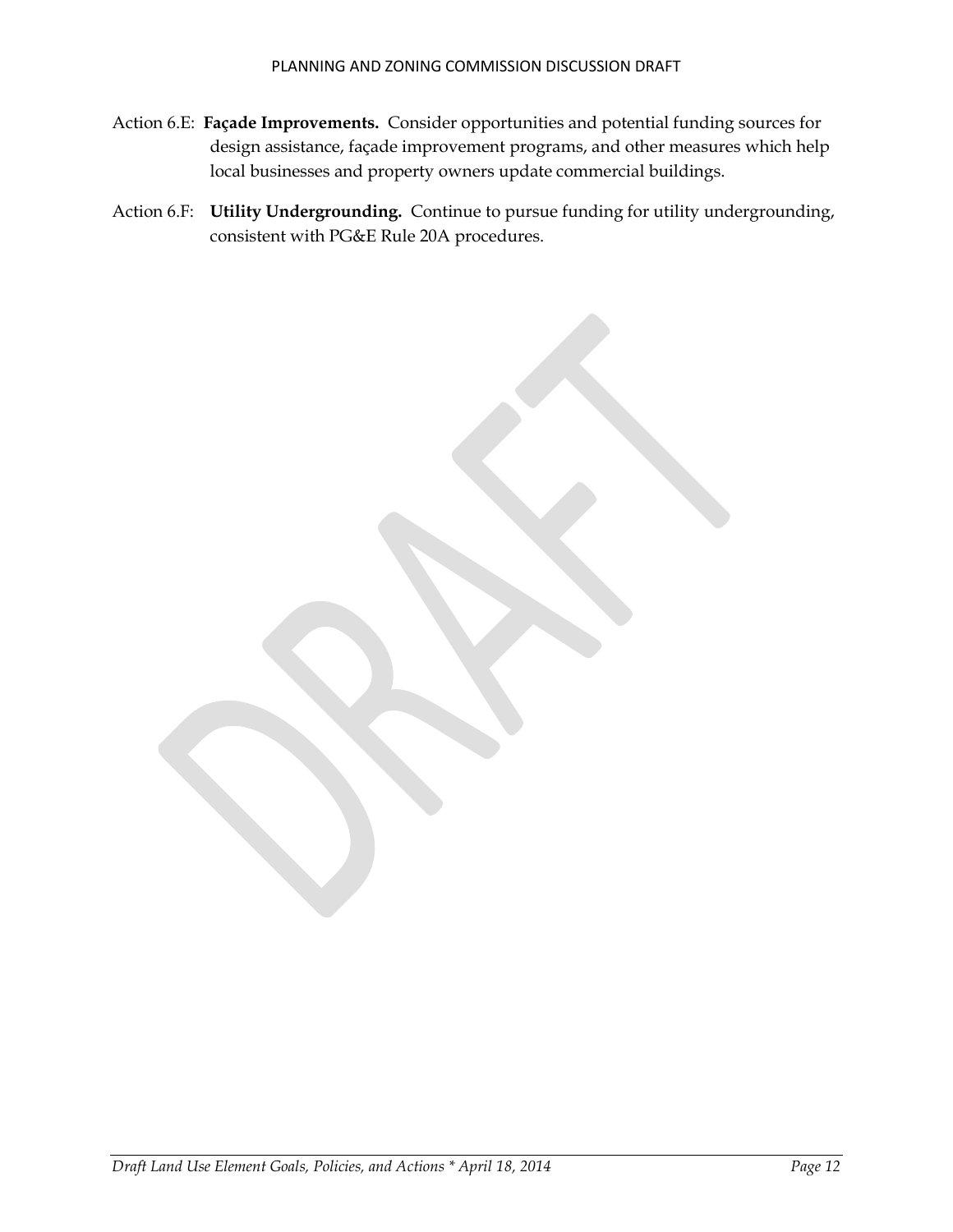| Ref#                | <b>Existing statement</b>                                                                                                                                                                                                                                                                                                                                                                                                                                                                                                                                                                                                                   | <b>Topic</b>              | <b>Evaluation</b>                                                                                                                                                                                                                                                                                                            |
|---------------------|---------------------------------------------------------------------------------------------------------------------------------------------------------------------------------------------------------------------------------------------------------------------------------------------------------------------------------------------------------------------------------------------------------------------------------------------------------------------------------------------------------------------------------------------------------------------------------------------------------------------------------------------|---------------------------|------------------------------------------------------------------------------------------------------------------------------------------------------------------------------------------------------------------------------------------------------------------------------------------------------------------------------|
| 1:                  | Goal LU- Preserve and enhance the residential character of Albany                                                                                                                                                                                                                                                                                                                                                                                                                                                                                                                                                                           | Residential<br>Character  | May need clarification, eg, not all of the City has a<br>residential character. Community character is also<br>defined by neighborhood shopping, parks, etc.                                                                                                                                                                 |
| Policy<br>$LU-1.1:$ | Maintain existing residential densities throughout Albany. Recognize the as-<br>built density of the existing Gateway residential condominium complex as a<br>conforming land use by creating a "Residential Towers" land use designation<br>on the Land Use Plan Map, permitting up to a maximum of 87 dwelling units<br>per acre. Consider reducing the permitted densities on Albany Hill in<br>response to concerns about the steep topography, related soils and drainage<br>problems, parking and street capacity, and protection of view corridors.<br>(Editor's note: The language on Gateway was added in a 2004 GP<br>Amendment). | Residential<br>Character  | Delete second sentence and explain this in the narrative.<br>Reword last sentence since it is already being<br>implemented through the land use designation. Should<br>add new policy emphasizing the importance of<br>conserving open space and clustering development on<br>the remaining developable land on Albany Hill. |
| Policy<br>$LU-1.2:$ | Establish zoning standards for areas designated Planned Residential<br>Commercial (PRC) to support redevelopment of underutilized commercial<br>areas for mixed use, particularly along San Pablo Avenue.                                                                                                                                                                                                                                                                                                                                                                                                                                   | <b>New</b><br>development | This is an action, not a policy. Should discuss in the<br>broader context of areas along San Pablo where 100%<br>residential uses may be acceptable.                                                                                                                                                                         |
| Policy<br>$LU-1.3$  | Encourage development of secondary dwelling units, balancing the need for<br>increased housing with the need to provide adequate parking and protection<br>of existing neighborhood character.                                                                                                                                                                                                                                                                                                                                                                                                                                              | Second units              | Carry forward                                                                                                                                                                                                                                                                                                                |
| Goal LU-<br>2:      | Encourage and upgrade commercial and mixed residential-commercial use<br>development along San Pablo Avenue in order to expand the City's economic<br>base, to increase housing opportunities, and to foster transit-oriented<br>development along this major transit corridor . (Editor's note: italicized text<br>added in 2004 GP Amendment)                                                                                                                                                                                                                                                                                             | San Pablo<br>corridor     | Carry forward? Or potentially restructure so there are<br>not separate goals (and independent policies) for San<br>Pablo and Solano.                                                                                                                                                                                         |
| Policy<br>$LU-2.1$  | Evaluate the economic importance of existing auto-oriented uses and their<br>need for larger sites with better freeway access than can be found on San<br>Pablo Avenue.                                                                                                                                                                                                                                                                                                                                                                                                                                                                     | San Pablo<br>corridor     | Implies a specific action. Reframe as more general policy<br>on the future of auto-oriented uses. Should discuss.                                                                                                                                                                                                            |
| Policy<br>$LU-2.2$  | Establish design guidelines for commercial facades, landscaping, and public<br>improvements along the San Pablo Avenue corridor, based on the San Pablo<br>Avenue Design Guideline Study.                                                                                                                                                                                                                                                                                                                                                                                                                                                   | San Pablo<br>corridor     | Action, not policy. Status?                                                                                                                                                                                                                                                                                                  |
| Policy<br>$LU-2.3$  | Consider various public improvements for San Pablo Avenue as outlined in<br>the San Pablo Avenue Corridor Design Guidelines and Public Improvement<br>Study. Incorporate a program for these improvements into the 1995-2000<br>City CIP.                                                                                                                                                                                                                                                                                                                                                                                                   | San Pablo<br>corridor     | Action, not policy. Replace with policy for ongoing<br>consideration of public improvements through the CIP                                                                                                                                                                                                                  |
| Policy<br>$LU-2.4$  | Consider and establish a funding mechanism in order to develop municipal<br>parking facilities to meet increased parking demand.                                                                                                                                                                                                                                                                                                                                                                                                                                                                                                            | San Pablo<br>corridor     | Action, not policy. Replace with policy on municipal<br>parking citywide. Cover in Transportation Element.                                                                                                                                                                                                                   |

┑

# **APPENDIX B: AUDIT OF EXISTING (1992/2004) LAND USE ELEMENT POLICIES**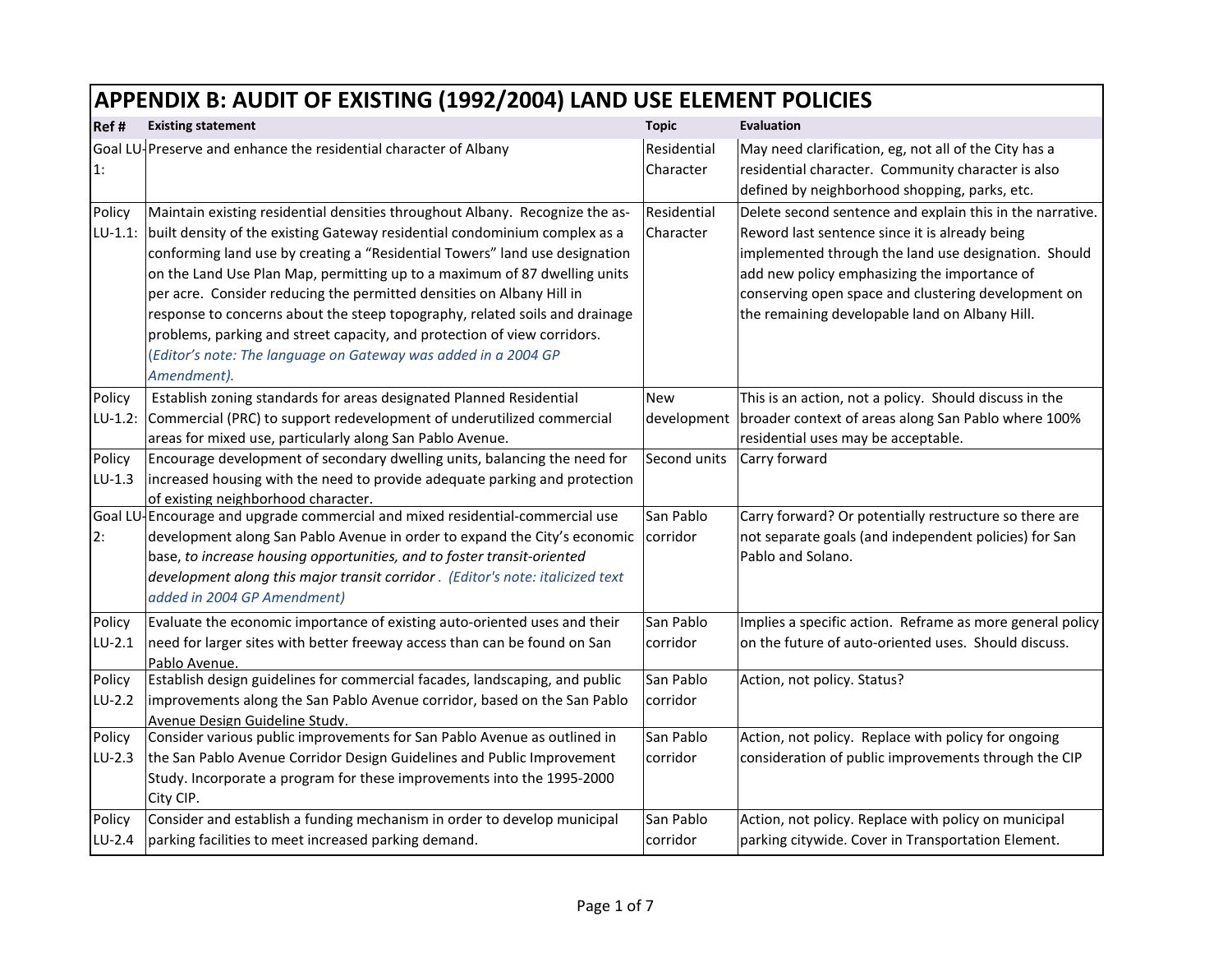|                         | APPENDIX B: AUDIT OF EXISTING (1992/2004) LAND USE ELEMENT POLICIES                                                                                                                                                                                                                                                                                                                                                                                                                                                                                                   |                       |                                                                                                                                                                            |  |
|-------------------------|-----------------------------------------------------------------------------------------------------------------------------------------------------------------------------------------------------------------------------------------------------------------------------------------------------------------------------------------------------------------------------------------------------------------------------------------------------------------------------------------------------------------------------------------------------------------------|-----------------------|----------------------------------------------------------------------------------------------------------------------------------------------------------------------------|--|
| Ref#                    | <b>Existing statement</b>                                                                                                                                                                                                                                                                                                                                                                                                                                                                                                                                             | <b>Topic</b>          | Evaluation                                                                                                                                                                 |  |
| Policy<br>LU-2.5:       | Permit a moderate increase in new commercial development to a maximum<br>of FAR 0.95. (Editor's note: A 2004 amendment removed the second sentence<br>of this policy, which allowed 0.95 to be exceeded when a traffic study showed<br>that additional capacity could be created on San Pablo to accommodate the<br>add'I traffic.)                                                                                                                                                                                                                                   | San Pablo<br>corridor | Clarify. "Permit a moderate increase" makes this policy<br>confusing.                                                                                                      |  |
| Policy<br>LU-<br>2.5.a: | Permit mixed use development of commercial uses with residential or or<br>other permitted uses at a maximum intensity of FAR 2.25 provided that the<br>commercial use portion of any development does not exceed FAR 0.95 as<br>stated in Policy LU-2.5. A further increase in the total intensity of a mixed use<br>development, up to a maximum of 3.0, may be granted through an incentive<br>bonus system (Editor's note: policy was added in 2004)                                                                                                               | San Pablo<br>corridor | Carry forward, but reword to make clearer.                                                                                                                                 |  |
| Policy<br>LU-2.6:       | Designate one or more "Commercial Nodes" along San Pablo Avenue for the<br>purposes of intensifying retail, commercial, and mixed use activities around<br>major intersections; reinforcing existing and developing concentrations of<br>pedestrian-oriented uses; and defining the major commercial areas in Albany<br>through distinctive design standards for specific locations. (Editor's note:<br>policy was added in 2004.)                                                                                                                                    | San Pablo<br>corridor | Clarify the intent of the Solano/San Pablo node and the<br>way it is to be implemented.                                                                                    |  |
| Policy<br>LU-2.7        | Permit multi-family housing in the San Pablo Commercial designation to be<br>developed at a maximum FAR 1.75, when not included in a mixed use project, corridor<br>provided that the ground floor frontage is not reserved for commercial<br>occupancy or other occupancy that complements commercial activity.<br>(Editor's note: policy was added in 2004)                                                                                                                                                                                                         | San Pablo             | Policy is confusing as written and appears to contradict<br>itself. Encourages and discourages 100% residential at<br>the same time.                                       |  |
| 3:                      | Goal LU-Restrict conversion of residential uses to commercial uses along specific<br>blocks of Kains and Adams Streets where residential uses predominate.                                                                                                                                                                                                                                                                                                                                                                                                            | Kains-Adams           | May need to update and be more specific. Add<br>narrative. Does Kains-Adams need its own goal, or is this<br>a broader goal about the residential/commercial<br>interface. |  |
| Policy<br>$LU-3.1$      | Designate and rezone those blocks for residential use which are now<br>predominantly residential. Protect adjacent residential neighborhoods from<br>the adverse impacts of adjacent commercial uses through the creation of<br>special setback requirements for commercial, mixed use, and multi-family<br>developments where they interface with single family properties along the<br>opposite sides of Kains and Adams Streets. (Editor's note: second sentence<br>was added in 2004 amendment. Amendment also removed references to the<br>C-E zoning district.) | Kains-Adams           | Update to focus on the second sentence. The first<br>sentence is a specific action that has been implemented.                                                              |  |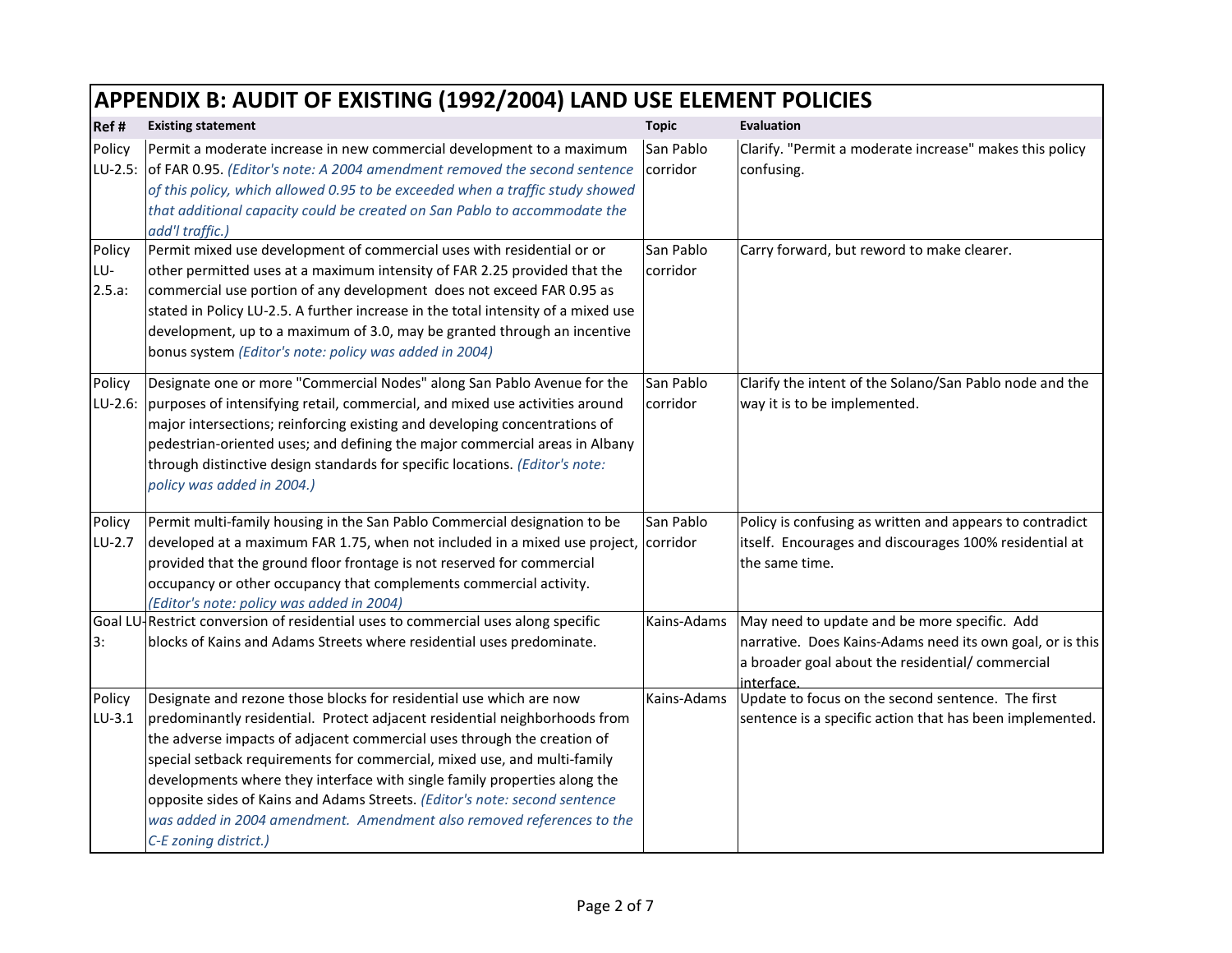|                         | APPENDIX B: AUDIT OF EXISTING (1992/2004) LAND USE ELEMENT POLICIES                                                                                                                                                                                                                                                                          |                    |                                                                                                                                                                                                   |  |
|-------------------------|----------------------------------------------------------------------------------------------------------------------------------------------------------------------------------------------------------------------------------------------------------------------------------------------------------------------------------------------|--------------------|---------------------------------------------------------------------------------------------------------------------------------------------------------------------------------------------------|--|
| Ref#                    | <b>Existing statement</b>                                                                                                                                                                                                                                                                                                                    | <b>Topic</b>       | Evaluation                                                                                                                                                                                        |  |
| Policy<br>LU-3.2:       | Strengthen design standards for those blocks of Kains and Adams designated<br>for commercial use, including requirements for landscaping, minimum<br>setbacks, fences, and screening of storage areas and mechanical equipment.                                                                                                              | Kains-Adams        | This implies a specific action rather than a polkicy.<br>Should reframe as a policy that addresses the<br>importance of maintaining these standards to avoid and<br>mitigate potential conflicts. |  |
| Policy<br>$LU-3.3$      | Discourage or prevent the use of Kains and Adams for primary access to non-<br>residential uses.                                                                                                                                                                                                                                             | Kains-Adams        | Carry forward                                                                                                                                                                                     |  |
| Policy<br>$LU-3.4$      | Consisder more stringent regulation of parking on portions of Kains and<br>Adams Streets and adajcent residential streets, including timed parking or<br>parking permits.                                                                                                                                                                    | Kains-Adams        | Update. Move to Transportation Element.                                                                                                                                                           |  |
| 4:                      | Goal LU-Maintain and promote a mix of commercial uses and upper level residential<br>uses on Solano Avenue thatserves the community, and fosters transit-<br>oriented development along a significant transit corridor. (Editor's note: text<br>on upper level residential and transit-oriented development was added in<br>2004 Amendment.) | Solano<br>corridor | Carry forward in some way. See earlier comment--<br>should Solano and San Pablo have separate policies?<br>Some redunancy results, where similar issues are<br>addressed.                         |  |
| Policy<br>LU-4.1:       | Permit a moderate increase in new commercial development intensity to a<br>maximum of FAR 1.25. (Editor's note: A 2004 amendment removed the<br>second sentence of this policy, which allowed 1.25 to be exceeded when a<br>traffic study showed that additional capacity could be created on Solano to<br>accommodate the add'l traffic.)   | Solano<br>corridor | Confusing as written. "Permit a moderate increase"<br>should be replaced.                                                                                                                         |  |
| Policy<br>LU-<br>4.1.a: | Permit mixed use development of commercial uses with residential or or<br>other permitted uses at a maximum intensity of FAR 2.0 through an incentive<br>bonus system, provided that the commercial use portion of any development<br>does not exceed FAR 1.25 as stated in Policy LU-4.1. (Editor's note: policy was<br>added in 2004)      | Solano<br>corridor | Update and clarify. Retain standards. Merge with 4.1                                                                                                                                              |  |
| Policy<br>LU-4.2        | Maintain and strengthen the existing pedestrian character of Solano Avenue,<br>particularly by encouraging retail and service uses on the ground floor level of corridor<br>buildings and limiting office uses except for the upper levels.                                                                                                  | Solano             | Good policy                                                                                                                                                                                       |  |
| Policy<br>$LU-4.3$      | Establish stronger design criteria that consider appropriate building scale,<br>architecture, and orientation to the street.                                                                                                                                                                                                                 | Solano<br>corridor | is this specific to Solano? Why wouldn't this also apply<br>on San Pablo? Plus, this is an action and not a policy.                                                                               |  |
| Policy                  | Consider and establish a funding mechanism in order to develop municipal<br>LU-4.4: parking facilities to meet increased parking demand.                                                                                                                                                                                                     | Solano<br>corridor | same as 2.4, but for Solano. Merge into one policy and<br>address elsewhere                                                                                                                       |  |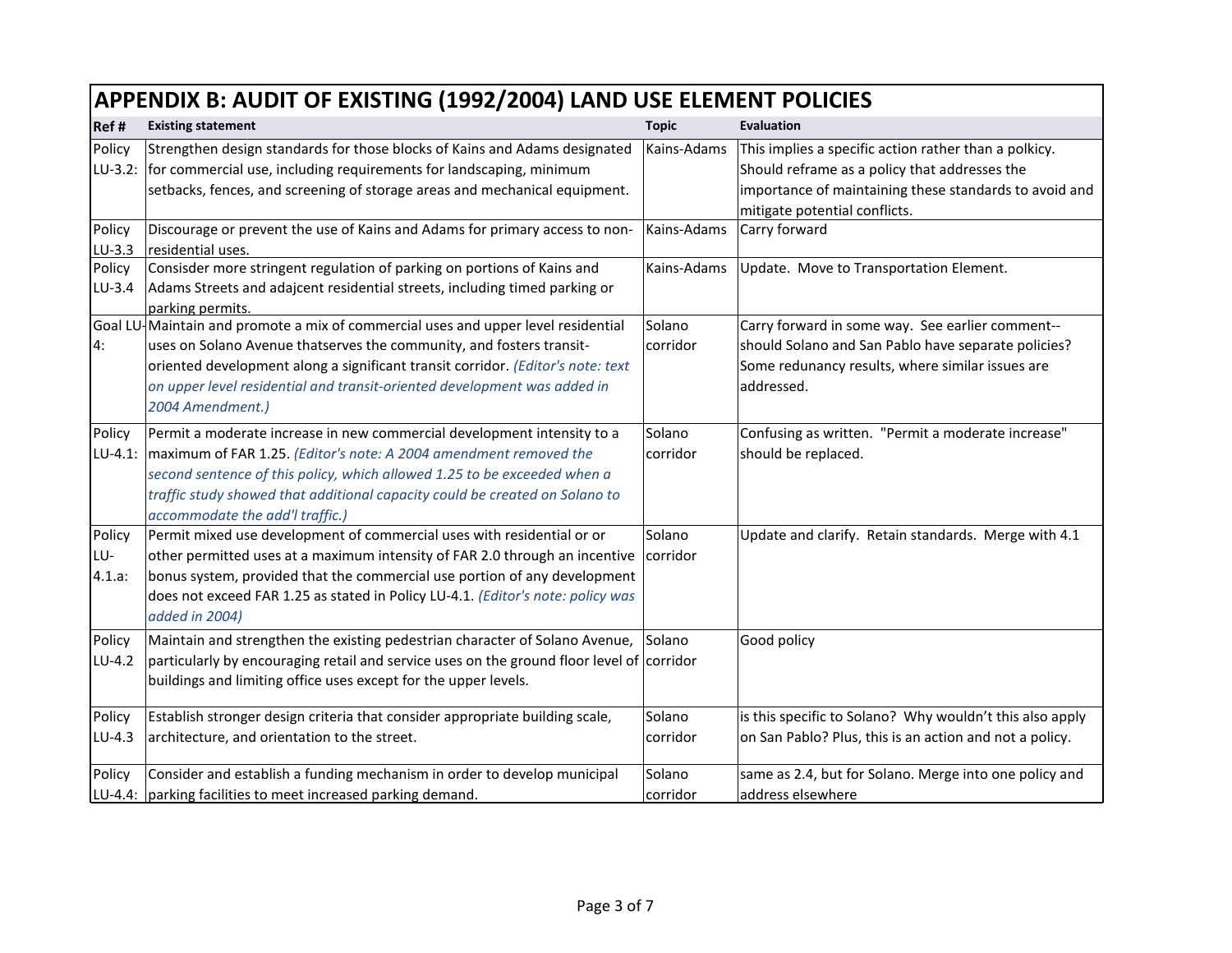|                   | APPENDIX B: AUDIT OF EXISTING (1992/2004) LAND USE ELEMENT POLICIES                                                                                                                                                                                                                                                                                                                                                                                                    |                    |                                                                                                                                                                                                                                                                |  |
|-------------------|------------------------------------------------------------------------------------------------------------------------------------------------------------------------------------------------------------------------------------------------------------------------------------------------------------------------------------------------------------------------------------------------------------------------------------------------------------------------|--------------------|----------------------------------------------------------------------------------------------------------------------------------------------------------------------------------------------------------------------------------------------------------------|--|
| Ref#              | <b>Existing statement</b>                                                                                                                                                                                                                                                                                                                                                                                                                                              | <b>Topic</b>       | Evaluation                                                                                                                                                                                                                                                     |  |
| Policy<br>LU-4.5  | Actively encourage the appropriate future use of the School District-owned<br>library site on Solano Avenue, giving consideration to its impact upon the<br>commercial and pedestrian environment of Solano Avenue.                                                                                                                                                                                                                                                    | Solano<br>corridor | Drop. Site is being used by YMCA.                                                                                                                                                                                                                              |  |
| Policy<br>LU-4.6  | Enhance and develop public spaces along the Avenue, including the area in<br>front of the existing Albany Library. Consider replacing the existing kiosk with<br>a better designed and maintained struicture for posting notices and providing<br>public information                                                                                                                                                                                                   | Solano<br>corridor | Status? Library has moved--is kiosk still there?                                                                                                                                                                                                               |  |
| Policy<br>LU-4.7  | Designate one or more "Commercial Nodes" along Solano Avenue for the<br>purposes of intensifying retail, commercial, and mixed use activities around<br>major intersections; reinforcing existing and developing concentrations of<br>pedestrian-oriented uses; fostering transit-oriented development, and<br>defining the major commercial areas in Albany through distinctive design<br>standards for specific locations. (Editor's note: policy was added in 2004) | Solano<br>corridor | Is this more of a design issue than a land use issue? EG--<br>are the nodes established through streetscape, art,<br>signage, public space, etc. rather than taller bldgs or<br>different uses. Or does the City wish to allow more<br>intensity at the nodes? |  |
| Policy<br>LU-4.8  | Permit multi-family housing in the Solano Commercial designation to be<br>developed at a maximum FAR 1.25, when not included in a mixed use project, corridor<br>except that housing on the ground floor of the Solano Avenue frontage is not<br>encouraged. (Editor's note: policy was added in 2004)                                                                                                                                                                 | Solano             | Policy is confusing as written and appears to contradict<br>itself. Encourages and discourages 100% residential at<br>the same time.                                                                                                                           |  |
| Goal 5:           | Protect residential neighborhoods from the adverse impacts of adjacent<br>commercial uses through the creation of a transition area along Solano<br>Avenue cross-streets                                                                                                                                                                                                                                                                                               | Solano<br>corridor | This is more of a policy than a goal. The goal should be<br>to protect residential neighborhoods from the adverse<br>impacts of commercial uses.                                                                                                               |  |
| Policy<br>LU-5.1: | Evaluate the existing commercial uses along Solano and their relationship to<br>the adjacent residential zone on a block by block basis. Establish a transition<br>zone where appropriate and consider regulationg such factors as hours of<br>operation, types of use, traffic, and parking demand.                                                                                                                                                                   | Solano<br>corridor | This is more of an action than a policy. However, there is<br>an implied policy in the second sentence that should be<br>retained.                                                                                                                             |  |
| Policy            | Develop use, design, and noise standards and reqiuirements for this<br>LU-5.2: transition area.                                                                                                                                                                                                                                                                                                                                                                        | Solano<br>corridor | This is an action, rather than a policy. Need to reframe.                                                                                                                                                                                                      |  |
| Goal 6:           | Increase the vitality of the City's industrial areas.                                                                                                                                                                                                                                                                                                                                                                                                                  | Industrial         | Need to update this to reflect current economy and land<br>uses.                                                                                                                                                                                               |  |
| Policy<br>LU-6.1: | Identify appropriate locations for automobile retail and service uses in the<br>areas zoned for Commercial/ Service/ Light Industrial uses. Develop<br>appropriate informational materials to encourage San Pablo Avenue auto<br>dealerships and auto-related businesses to consider these locations.                                                                                                                                                                  | Industrial         | Should update this. Is it still viable to promote<br>relocation of auto dealerships here? Are there any<br>suitable sites?                                                                                                                                     |  |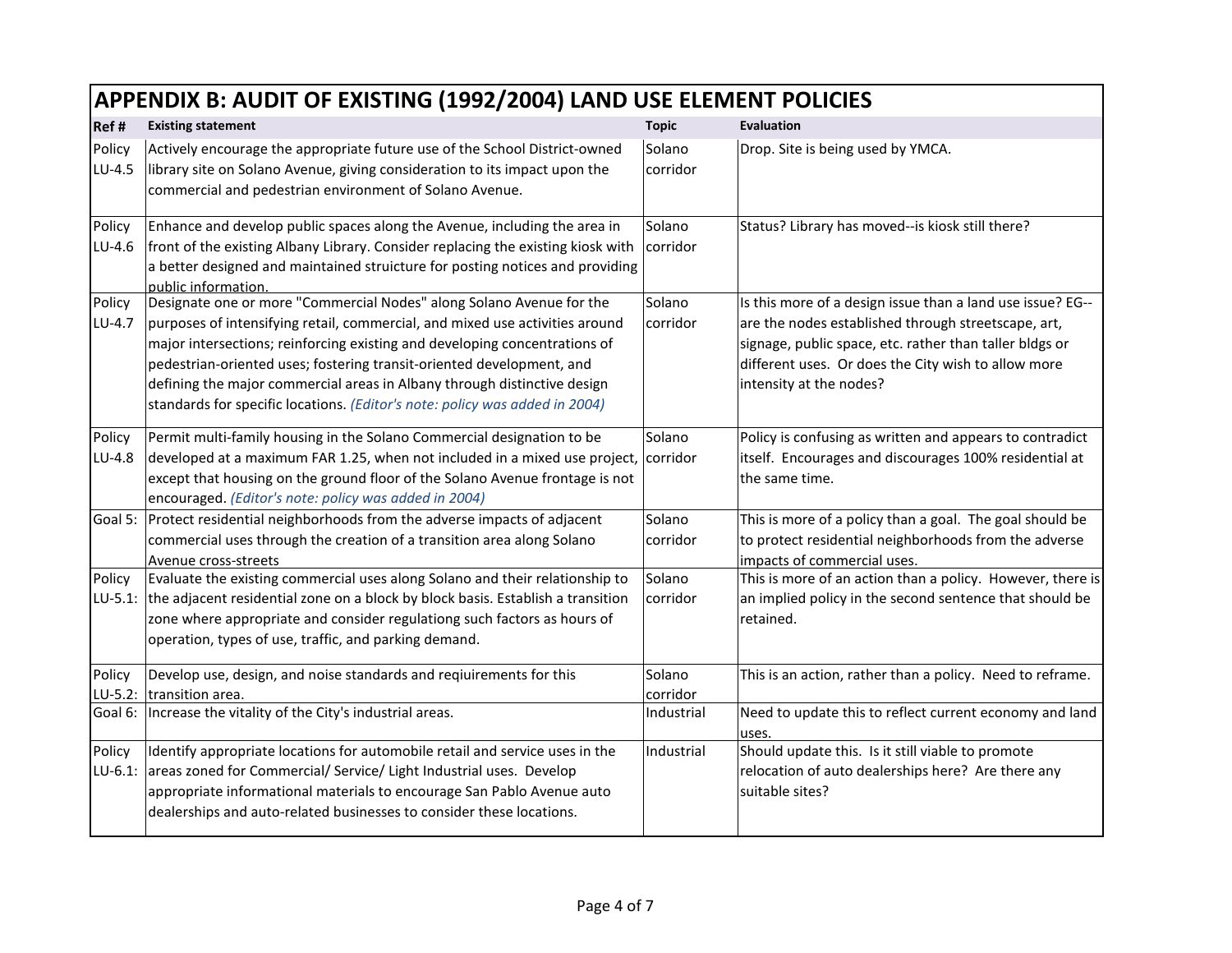|                         | APPENDIX B: AUDIT OF EXISTING (1992/2004) LAND USE ELEMENT POLICIES                                                                                                                                                                                                                                                                                                                                                                                                                                                         |                     |                                                                                              |  |
|-------------------------|-----------------------------------------------------------------------------------------------------------------------------------------------------------------------------------------------------------------------------------------------------------------------------------------------------------------------------------------------------------------------------------------------------------------------------------------------------------------------------------------------------------------------------|---------------------|----------------------------------------------------------------------------------------------|--|
| Ref#                    | <b>Existing statement</b>                                                                                                                                                                                                                                                                                                                                                                                                                                                                                                   | <b>Topic</b>        | Evaluation                                                                                   |  |
| 7:                      | Goal LU-Ensure that future redevelopment of the University of California's lands is<br>compatible with the City's long-term land use, public services, and public<br>facilities goals.                                                                                                                                                                                                                                                                                                                                      | UC Village          | Retain, and perhaps provide narrative which fleshes this<br>out.                             |  |
| Policy<br>LU-7.1:       | Designate the UC lands along the San Pablo Avenue frontage and a portion of UC Village<br>Buchannan Street at the intersection of San Pablo for commercial retail and<br>compatible uses. Incorporate the recommendations of the San Pablo Avenue<br>Design Guidelines and Public Improvement Study as part of this effort. In<br>addition, consider a portion of the Gill Tract, particularly those portions with<br>important and significant stands of trees, as open space when any re-use of<br>this area is proposed. |                     | This needs to be updated to reflect UC Village Master<br>Plan and recently approved projects |  |
| Policy<br>LU-7.2:       | Participate actively in the UC Master Plan process for redevelopment of the<br>Gill Tract and Albany Village. Specific concerns that must be addressed in this<br>process include, but are not limited to:                                                                                                                                                                                                                                                                                                                  | <b>UC Village</b>   | Update                                                                                       |  |
| Policy<br>LU-<br>7.2.a: | Coordinate planning efforts for the City's, University's, and Albany School<br>District's park, recreation, and open space lands to improve public access,<br>improve parking capacity, increase use, and improve overall traffic safety in<br>the area for students, pedestrians, and automobiles.                                                                                                                                                                                                                         | <b>UC Village</b>   | Retain.                                                                                      |  |
| Policy<br>LU-<br>7.2.b: | Protect and enhance the creeks running through and adjacent to the UC<br>Village property                                                                                                                                                                                                                                                                                                                                                                                                                                   | Creek<br>protection | Retain. Keep the Creek Conservation designation on<br><b>Village Creek</b>                   |  |
| Policy<br>LU-<br>7.2.c. | Protect and preserve the important stands of trees on the site.                                                                                                                                                                                                                                                                                                                                                                                                                                                             | <b>UC Village</b>   | Including invasive eucalyptus? May defer to UC Village<br>Master Plan for updated language   |  |
| Policy<br>LU-<br>7.2.d: | Specify and reach new agreements with the University for financial and/or in<br>kind support of City infrastructure, services, and capital facilities that are used<br>by UC Village, including but not limited to sanitary and storm sewers, public<br>safety services, public streets, and parks and open spaces.                                                                                                                                                                                                         | <b>UC Village</b>   | Retain. Be more specific?                                                                    |  |
| Policy<br>LU-<br>7.2.e. | Focus on redeveloping the housing units at UC Village to meet the current<br>and future needs of its residents for a family oriented project with adequate<br>community and recreational facilities that are better integrated with the City.                                                                                                                                                                                                                                                                               | <b>UC Village</b>   | Delete and replace with new policy or policies reflecting<br>current status.                 |  |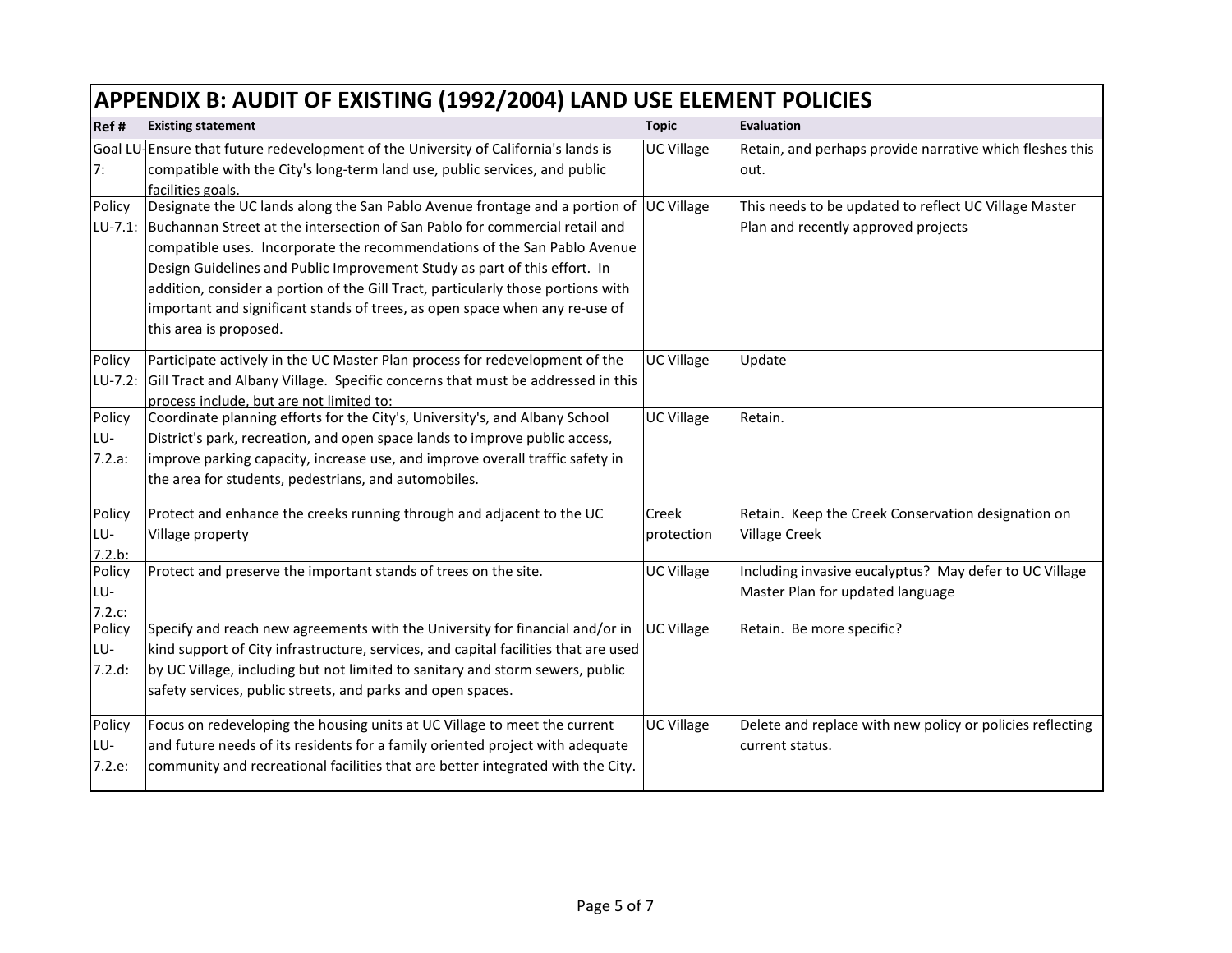|           | APPENDIX B: AUDIT OF EXISTING (1992/2004) LAND USE ELEMENT POLICIES                                          |                      |                                                           |  |
|-----------|--------------------------------------------------------------------------------------------------------------|----------------------|-----------------------------------------------------------|--|
| Ref #     | <b>Existing statement</b>                                                                                    | <b>Topic</b>         | Evaluation                                                |  |
| Policy    | Evaluate the overall parking capacity within the Village vs the existing and                                 | UC Village           | This is an action rather than a policy. May address issue |  |
| LU-       | future patterns of usage, and the use of on-street parking spaces outside the                                |                      | in Transportation Element.                                |  |
| 7.2.f.    | Village that are used by University students.                                                                |                      |                                                           |  |
| Goal 8:   | Maintain and improve Albany's high quality educational system and public<br>services                         | Public<br>Facilities | move to CSF Element                                       |  |
| Policy    | Evaluate the potential impacts of future major development proposals upon                                    | Public               | Carry forward                                             |  |
| LU-8.1:   | Albany's schools, police, fire, and emergency services, and park and<br>recreational facilities.             | <b>Facilities</b>    |                                                           |  |
| Policy    | Continue to require appropriate public service and facility impact mitigation                                | Public               | Carry forward                                             |  |
| LU-8.2:   | programs, including fees upon new development and expansions to existing                                     | Facilities           |                                                           |  |
|           | development, in order to maintain and improve the quality of Albany's public<br>services and facilities.     |                      |                                                           |  |
| Policy    | Construct a new corporation yard facility to adequately house the City's                                     | Public               | This is an action, and it is still relevant. Move to CSF  |  |
| LU-8.3:   | maintenance equipment and workers.                                                                           | Facilities           | Element and provide additional detail.                    |  |
| Policy    | Take actions to improve the level and quality of cable TV programming and                                    | Public               | Delete and replace with new CSF policy on using cable to  |  |
| LU-8.4:   | service through potential changes to Federal Laws and betterresponse by<br>Century Cable.                    | <b>Facilities</b>    | improve access to government.                             |  |
| Policy    | Assist and support the school district in its efforts to improve existing school                             | Public               | Retain and move to CSF Element                            |  |
| $LU-8.5:$ | facilities and provide for expanding enrollment.                                                             | Facilities           |                                                           |  |
| Goal 9:   | The positive elements of Albany's physical character: common architectural                                   | Community            | Retain goal and expand with new policies                  |  |
|           | styles, significant views, and remaining natural features, should be protected<br>and enhanced.              | Character            |                                                           |  |
| Policy    | Retain the historic character of Solano Avenue as a local-serving, pedestrian-                               | Community            | Move to the other Solano policies? Why not an             |  |
| LU-9.1:   | oriented shopping district. Special amenities such as outdoor seating and                                    | Character            | equivalent policy for San Pablo?                          |  |
|           | landscaping should be encouraged as part of the Design Review Ordinance                                      |                      |                                                           |  |
| Policy    | and considered as part of the CIP.<br>Develop policies to protect existing riparian habitat within the Creek | Creek                | Update                                                    |  |
| LU-9.2:   | Conservation Zone and restrict development in this zone appropriately (see                                   | protection           |                                                           |  |
|           | Conservation, Recreation, and Open Space policies)                                                           |                      |                                                           |  |
| Policy    | Develop a comprehensive street tree planting program (see Conservation,                                      | Urban                | Action, not policy. Should reframe.                       |  |
| LU-9.3:   | Recreation, and Open Space policies)                                                                         | forestry             |                                                           |  |
| Policy    | Designate the entire crest of Albany Hill for permanent open space use and                                   | Albany Hill          | Update                                                    |  |
| LU-9.4:   | seek public dedication of these lands at the time of private development                                     |                      |                                                           |  |
|           | proposals through the City's Subdivision Ordinance.                                                          |                      |                                                           |  |
| Policy    | Provide for the timely implementation of the future public improvements                                      | San Pablo            | what study is being referenced here?                      |  |
|           | LU-9.5: study for San Pablo Avenue through the CIP                                                           | corridor             |                                                           |  |